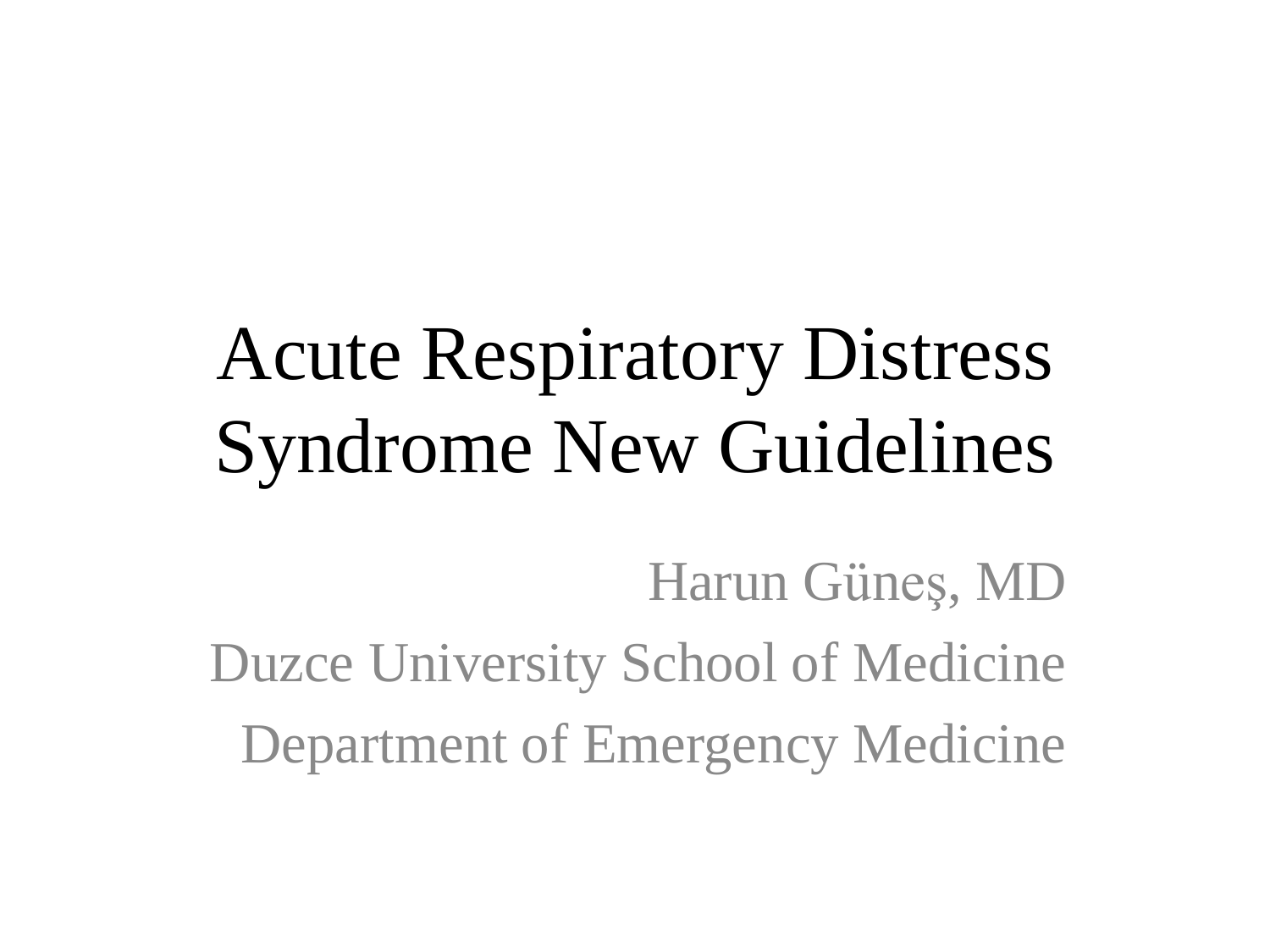### Acute Respiratory Distress Syndrome (ARDS)

An acute, diffuse, inflammatory lung injury leading to increased pulmonary vascular permeability, bilateral alveolar infiltrates, loss of aerated tissue, hypoxemia and respiratory failure.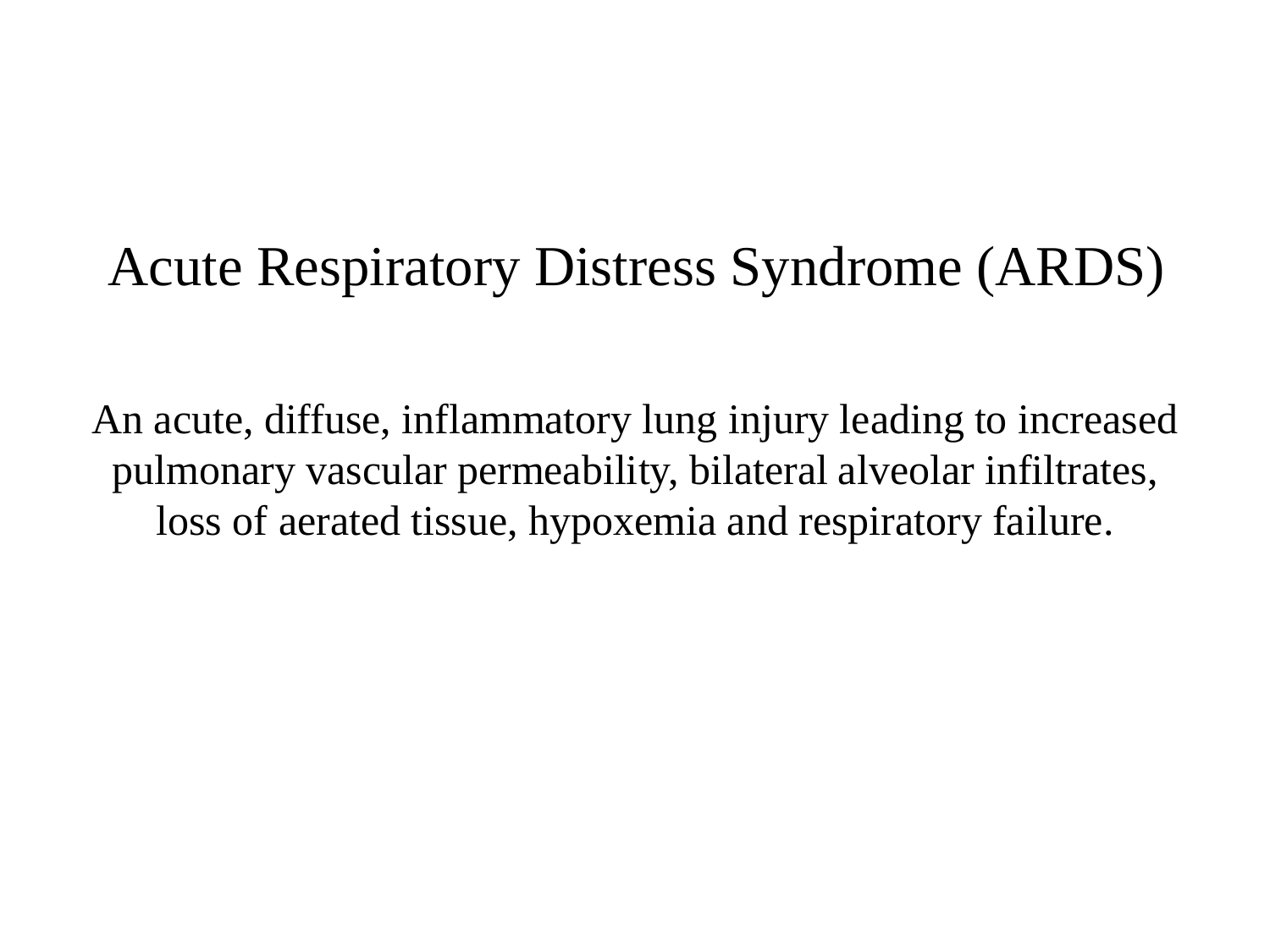# Epidemiology

#### Globally

- 10% of ICU admissions
- Twenty four percent of patients receiving MV in the ICU.
- More than 3 million patients annually.
- 26 to 58% mortality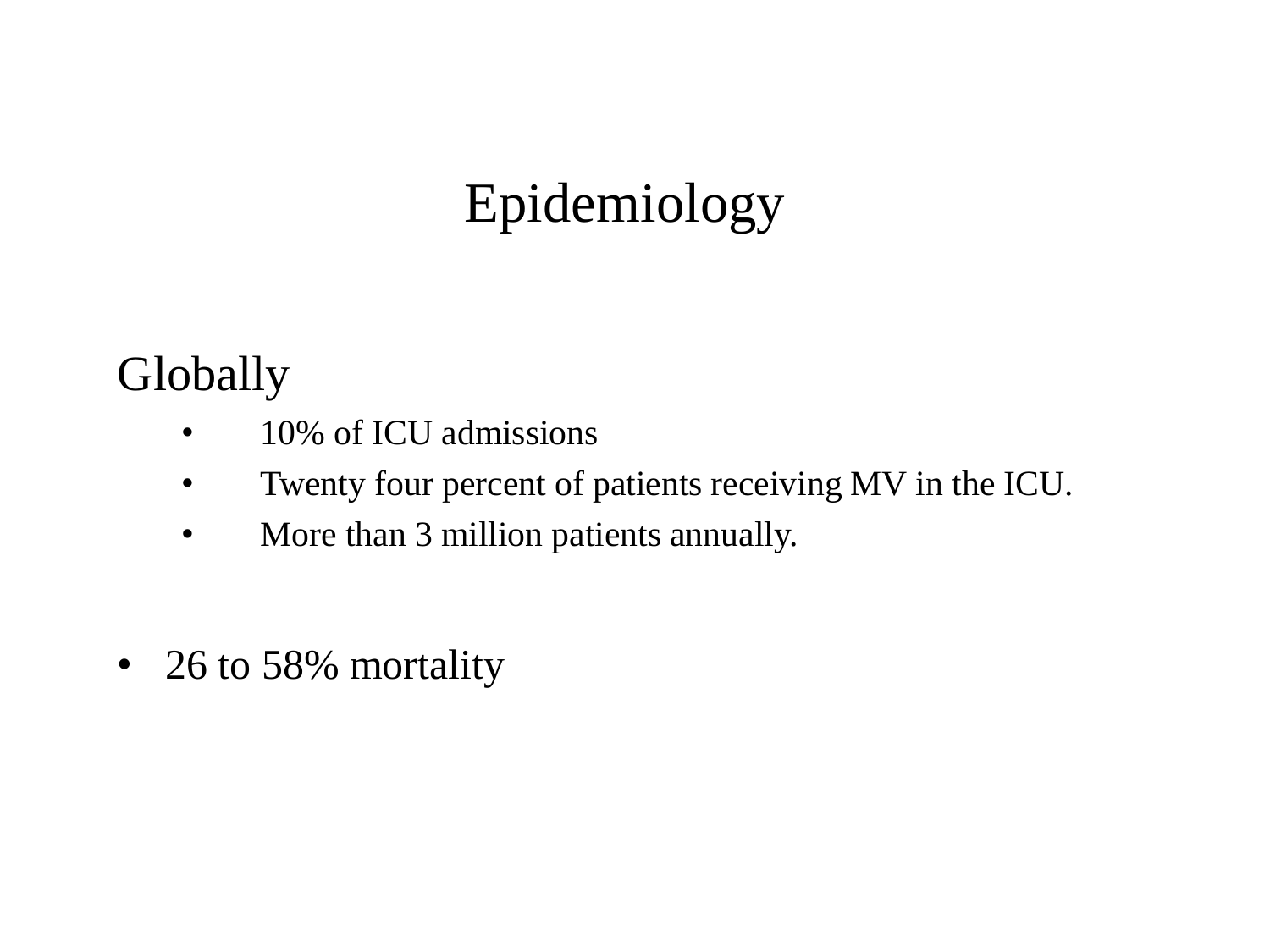# The Berlin Definition - Diagnosis (2012)

- Respiratory symptoms beginning within one week of a known clinical insult, or new or worsening symptoms during the past week.
- Bilateral opacities consistent with pulmonary edema on a chest X-Ray or CT.
	- Not fully explained by pleural effusions, lobar/lung collapse, or pulmonary nodules.
- Respiratory failure not fully explained by cardiac failure or fluid overload.
	- An objective assessment (eg, echocardiography) to exclude hydrostatic pulmonary edema is required if no risk factors for ARDS are present.
- A moderate to severe impairment of oxygenation as defined by the ratio of arterial oxygen pressure to fraction of inspired oxygen (PaO2/FiO2).

Ferguson ND, Fan E, Camporota L, et al. The Berlin definition of ARDS: an expanded rationale, justification, and supplementary material. Intensive Care Med. 2012;38(10):1573-82.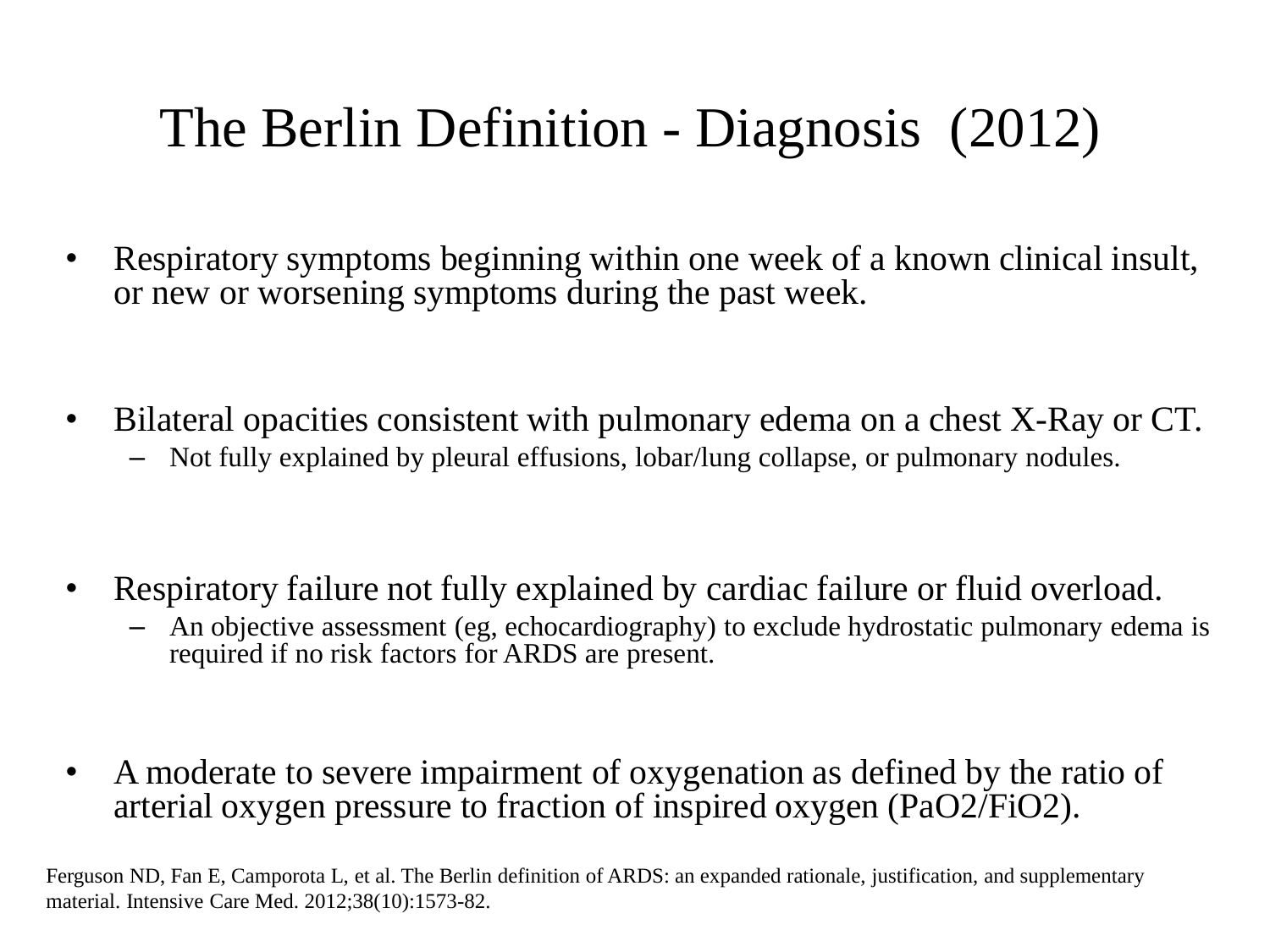# The Berlin Definition Severity of the ARDS

### **(!) Severity of hypoxemia**

- Mild ARDS
	- $-200$  mmHg  $\langle$  PaO2/FiO2  $\leq$ 300 mmHg, on ventilator settings with PEEP or CPAP  $>5$  cm H2O.
- Moderate ARDS
	- $-100$  mmHg  $\langle$  PaO2/FiO2  $\leq$ 200 mmHg on ventilator settings with PEEP ≥5 cm H2O.
- Severe ARDS
	- PaO2/FiO2 ≤100 mmHg on ventilator settings with PEEP ≥5 cm H2O.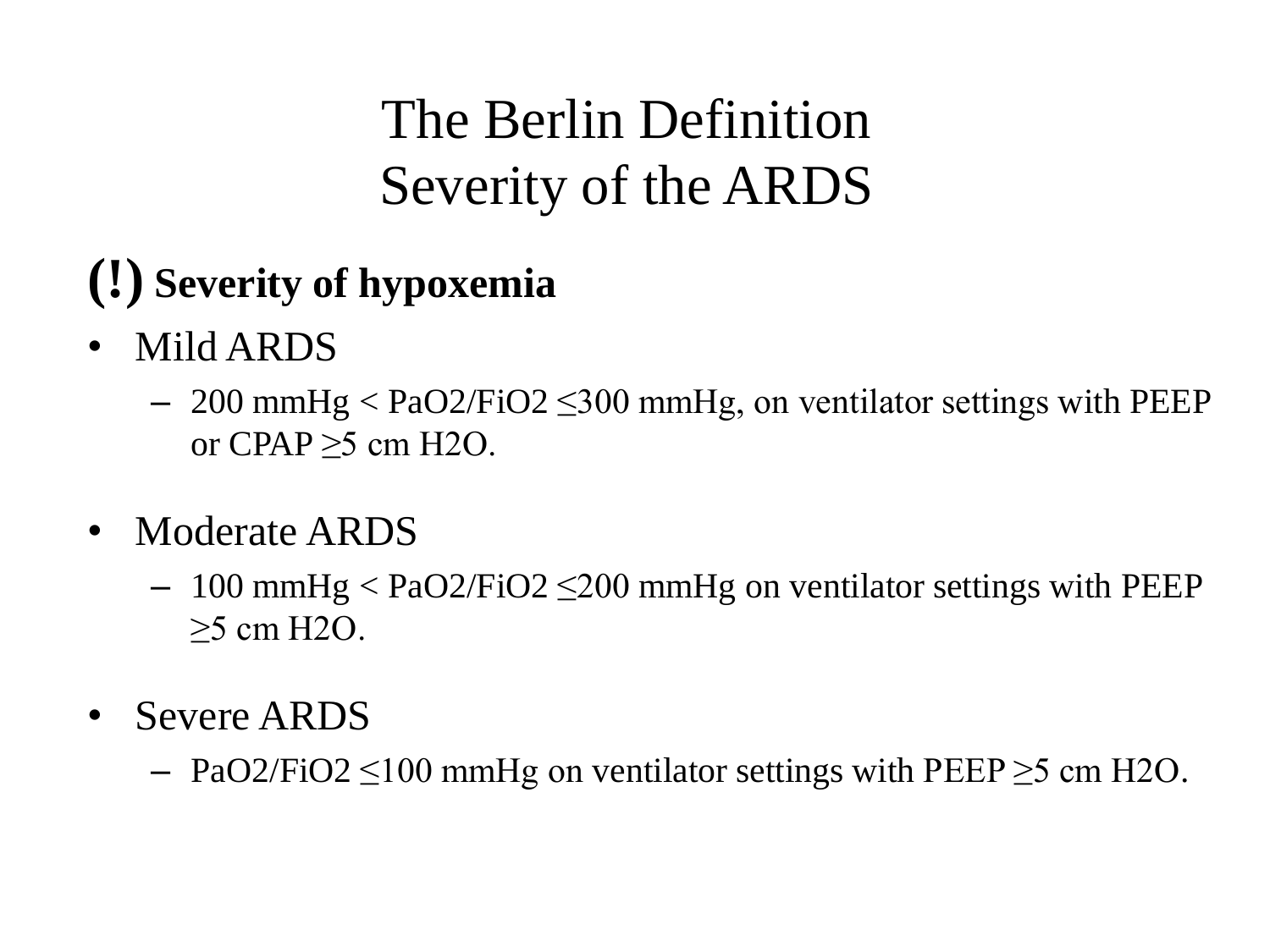Am J Respir Crit Care Med. 2016 Jan 1;193(1):52-9. doi: 10.1164/rccm.201503-0584OC.

#### **Hospital Incidence and Outcomes of the Acute Respiratory** Distress Syndrome Using the Kigali Modification of the Berlin **Definition.**

Riviello ED<sup>1,2</sup>, Kiviri W<sup>3</sup>, Twagirumugabe  $T^3$ , Mueller A<sup>4</sup>, Banner-Goodspeed VM<sup>4</sup>, Officer L<sup>4</sup>, Novack V<sup>5</sup>, Mutumwinka M<sup>6</sup>, Talmor DS<sup>4</sup>, Fowler RA<sup>7</sup>.

- Riviello, et al. proposed a modification of the Berlin Definition for use in resource-constrained settings.
- Aim: to increase the ARDS diagnosis rates in resourceconstrained centers where ABGs, MV and CT scan are not available.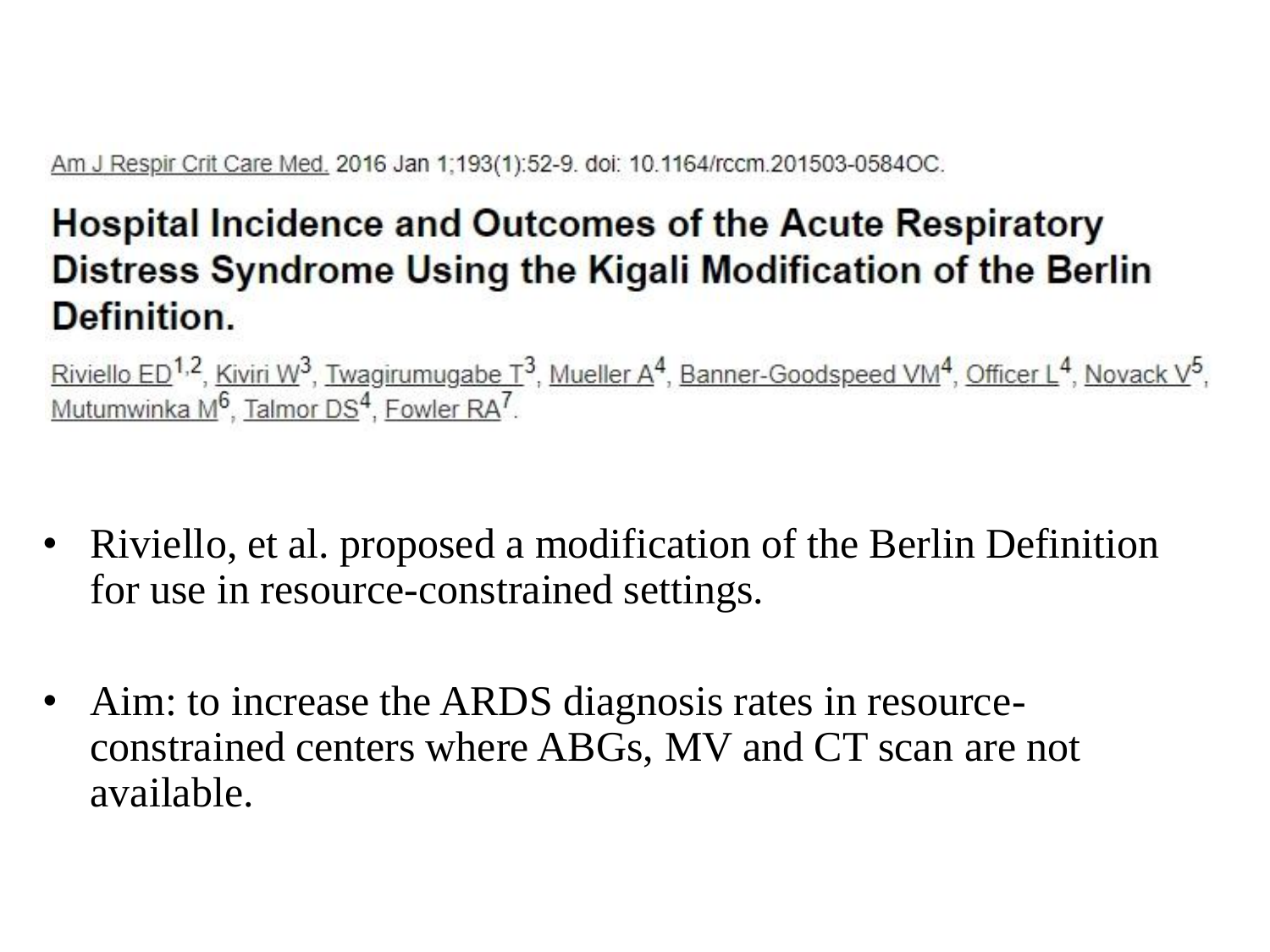#### Kigali modification of the Berlin Definition of ARDS (2016)

It was suggested that

- SpO2 can be used instead of PaO2
	- SpO2/FiO2 ratio of 315 equals to PaO2/FiO2 ratio of 300 mmHg
- Chest ultrasound can be used instead of chest CT.
- There is no PEEP requirement.

Riviello ED, Kiviri W, Twagirumugabe T, et al. Hospital Incidence and Outcomes of the Acute Respiratory Distress Syndrome Using the Kigali Modification of the Berlin Definition. Am J Respir Crit Care Med. 2016 Jan 1;193(1):52-9.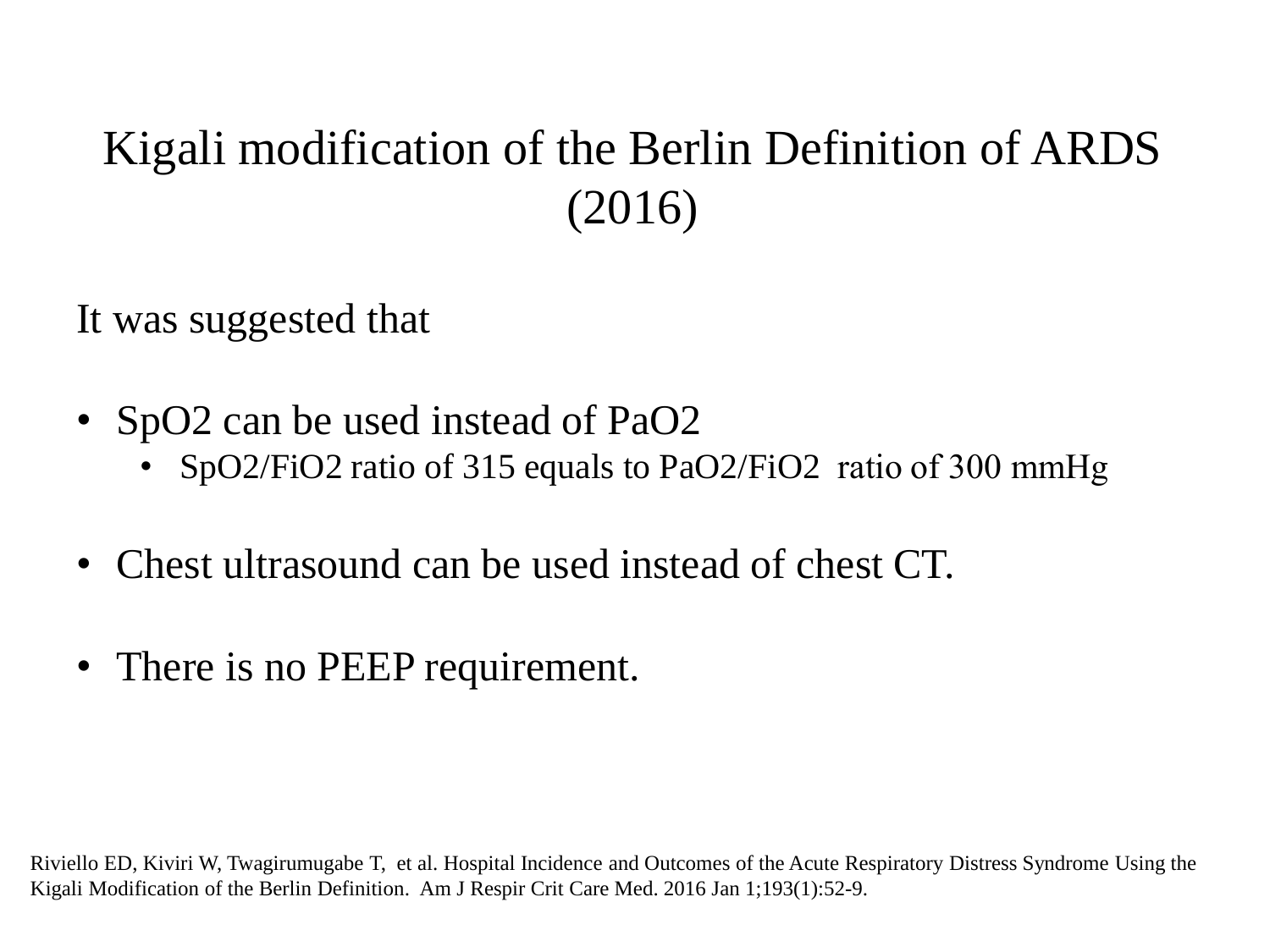# Etiologic Factors

#### Various insults, leading to the development of *non-hydrostatic pulmonary edema*

- Pulmonary
	- Pneumonia, aspiration etc.
- Non-pulmonary
	- Sepsis, pancreatitis, trauma etc.

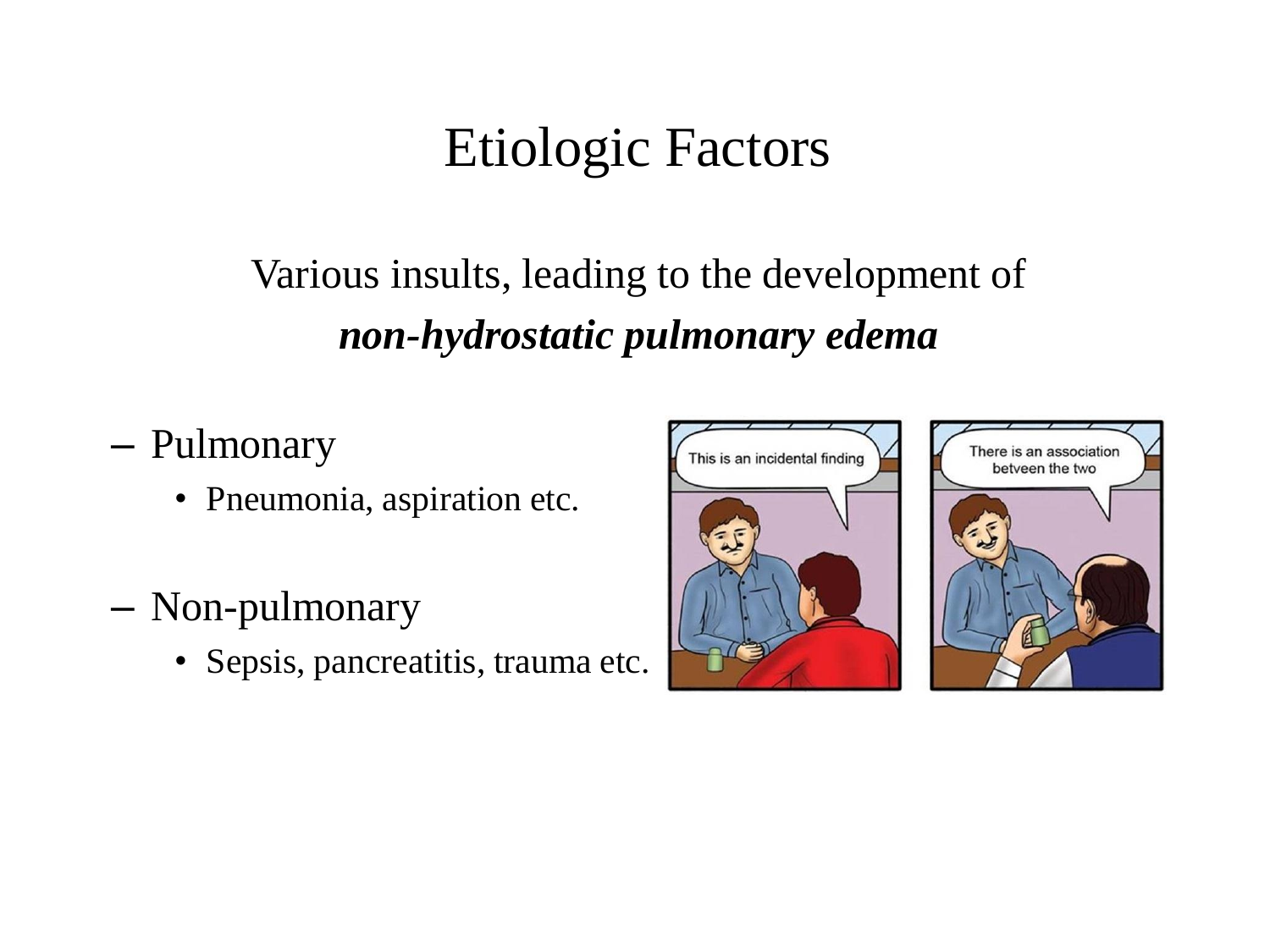### Clinical Presentation

- The clinical features
	- usually appear within 6-72 hours of an inciting event
	- worsen rapidly.
- Typical presentation
	- dyspnea, cyanosis (ie, hypoxemia), and diffuse crackles.
- Respiratory distress is usually evident.
	- Tachypnea, tachycardia, diaphoresis, use of accessory muscles.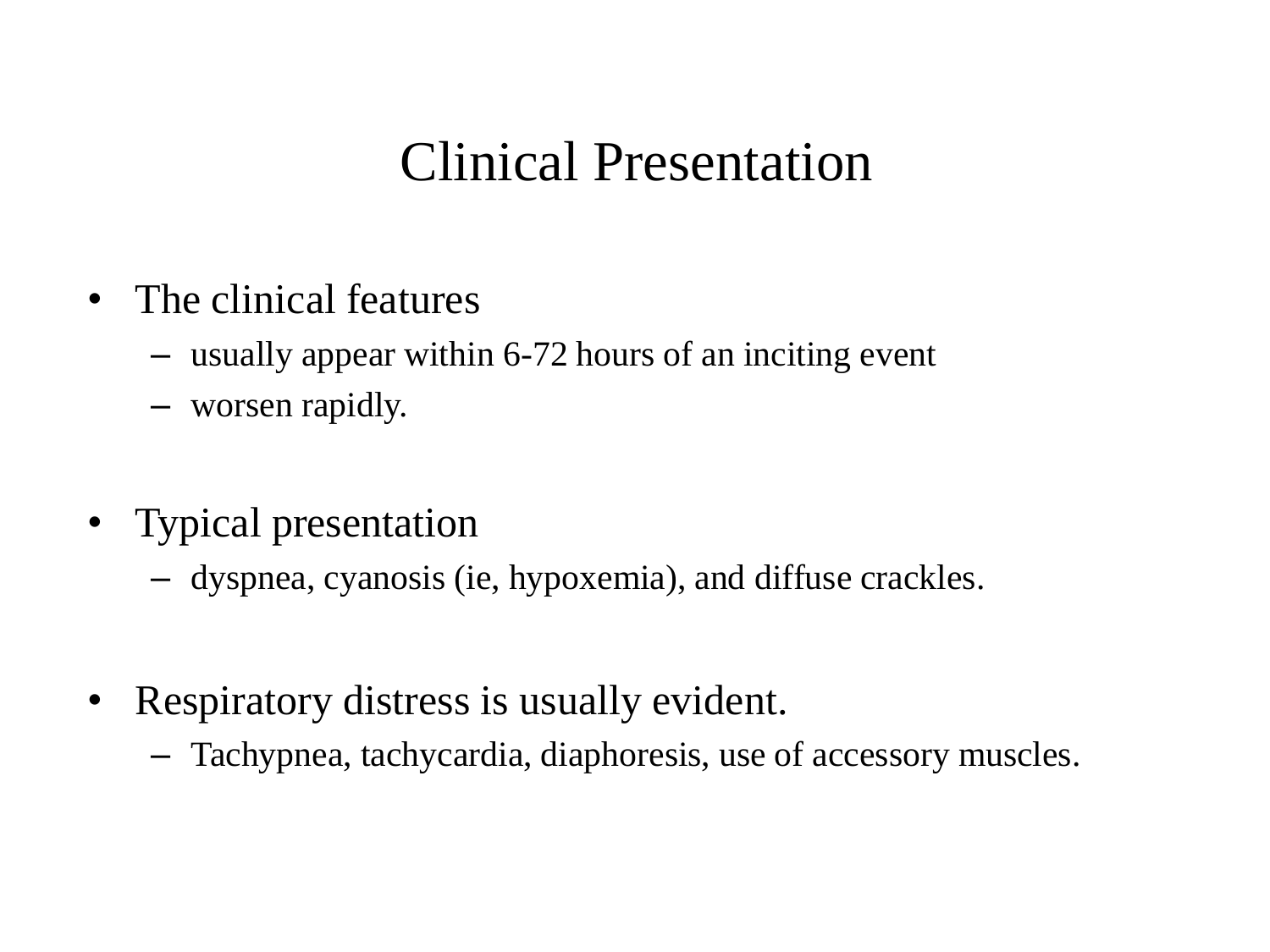# Labs and Imaging

- ABGs
	- hypoxemia
		- often accompanied by acute respiratory alkalosis
- The chest radiograph
	- bilateral alveolar infiltrates
- CT scan
	- widespread patchy or coalescent airspace opacities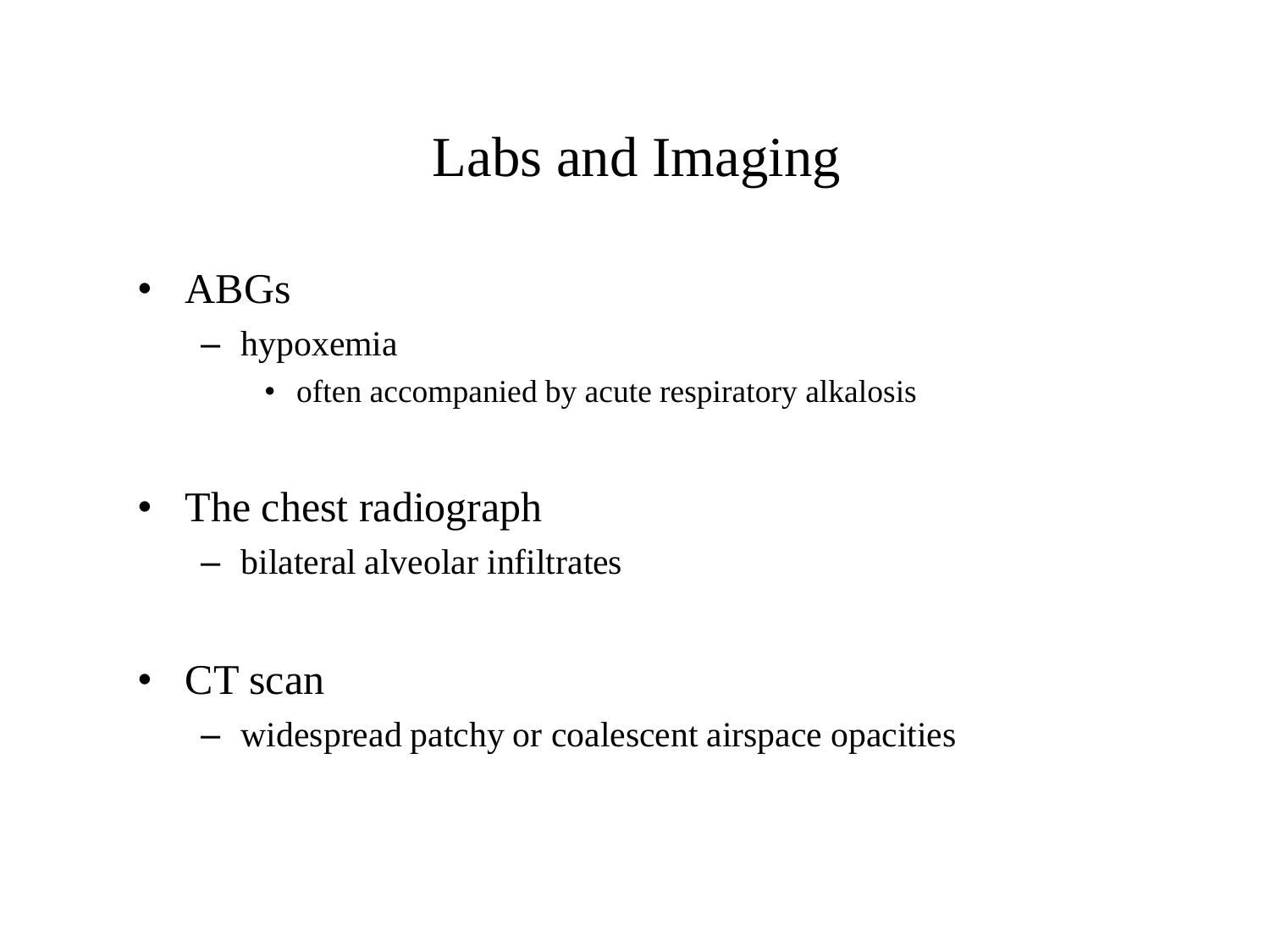

#### Diffuse bilateral pulmonary infiltrates.

The distribution of the infiltrates predominantly in the dependent regions

Fan E, Brodie D, Slutsky AS. Acute Respiratory Distress Syndrome: Advances in Diagnosis and Treatment. JAMA. 2018;319(7):698-710.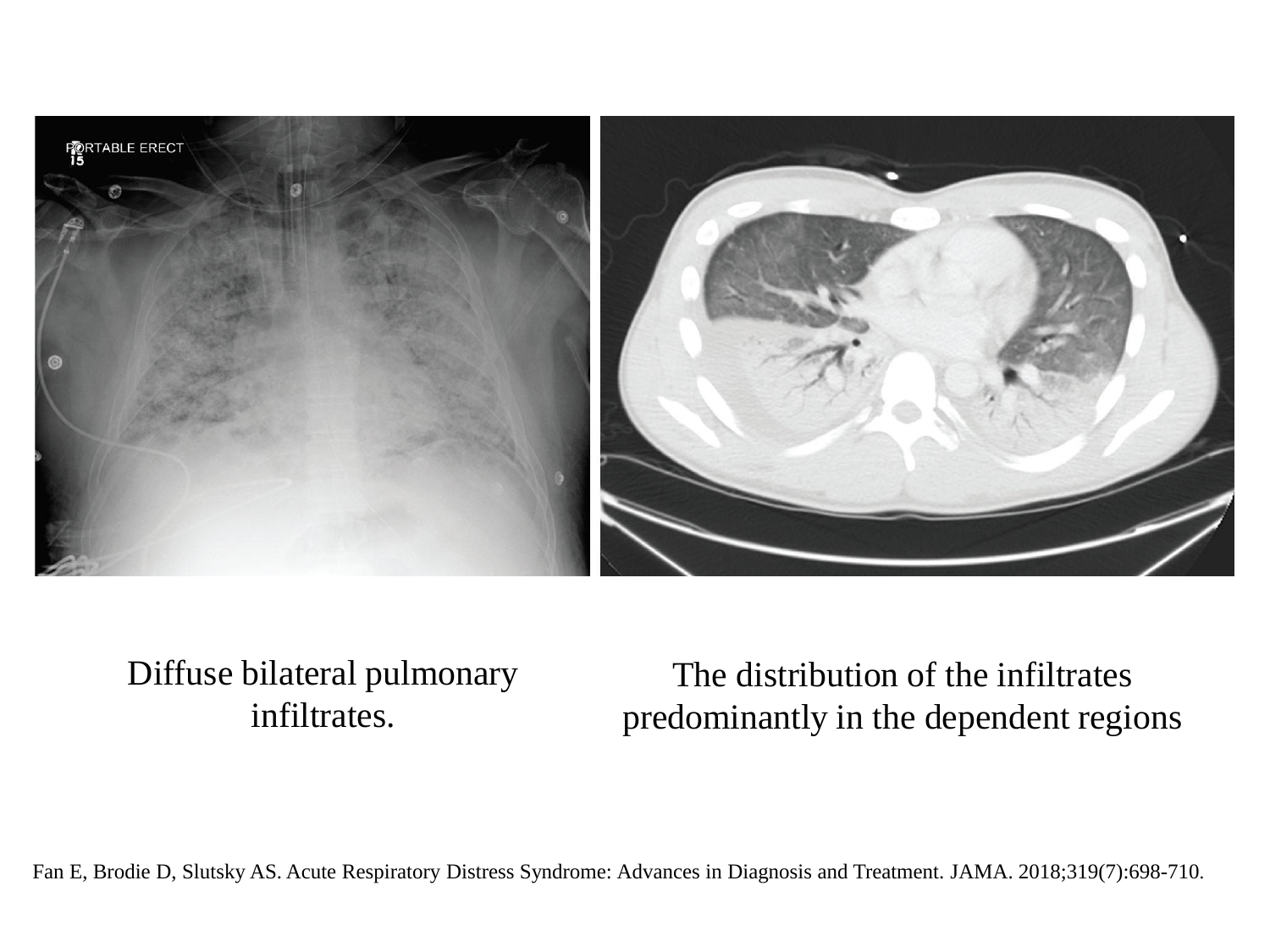# Diagnostic Evaluation



- Identify specific cause of the ARDS
- Exclude other conditions that also have the same presentation
- Diagnosis of exclusion.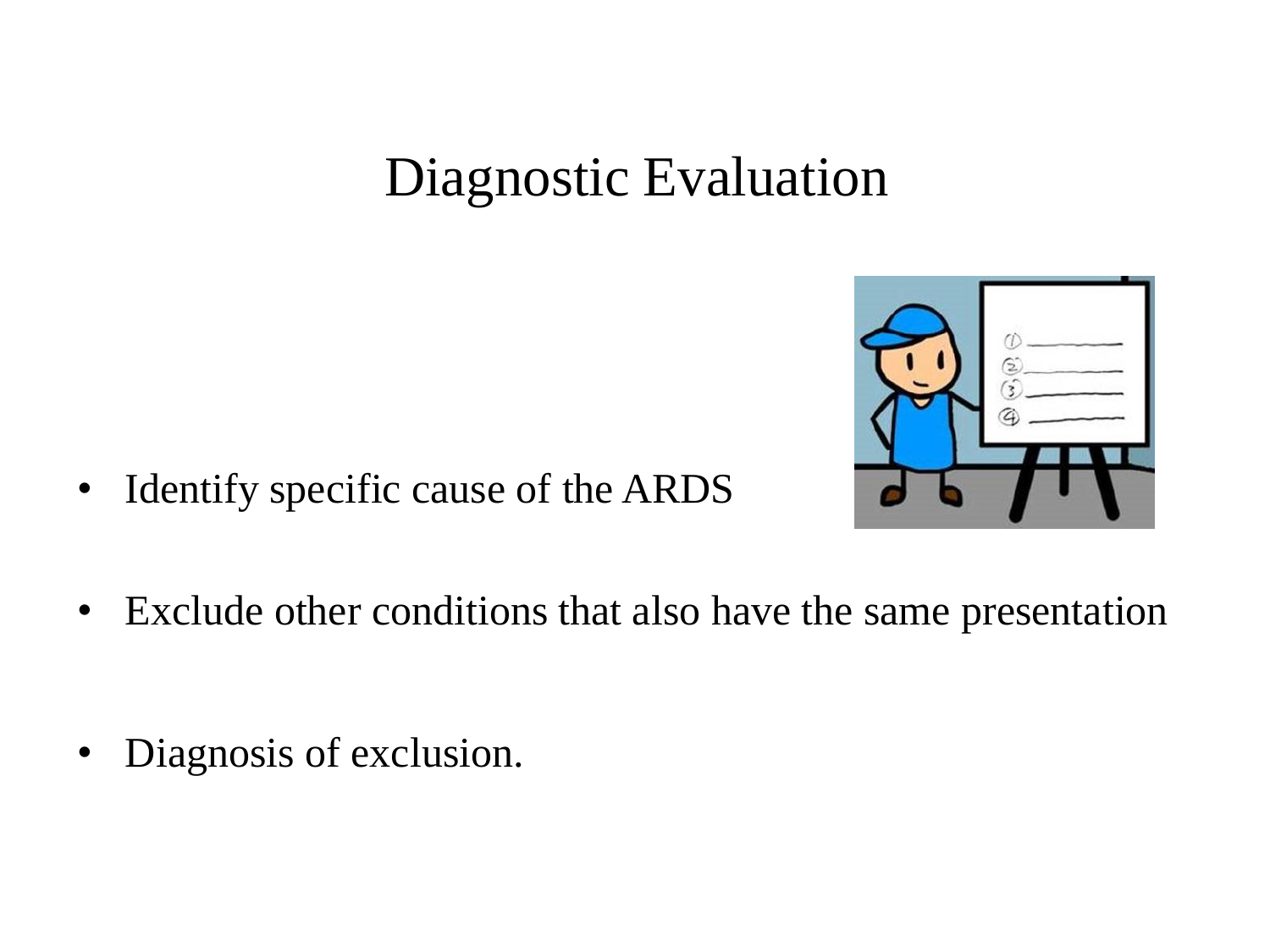# Differential Diagnosis

- Cardiogenic pulmonary edema
- Diffuse alveolar hemorrhage
- Cryptogenic organizing pneumonia
- Rapidly disseminating cancer
- Idiopathic acute eosinophilic pneumonia
- Acute exacerbation of chronic interstitial lung diseases
- Acute interstitial pneumonia (Hamman-Rich syndrome)
- …

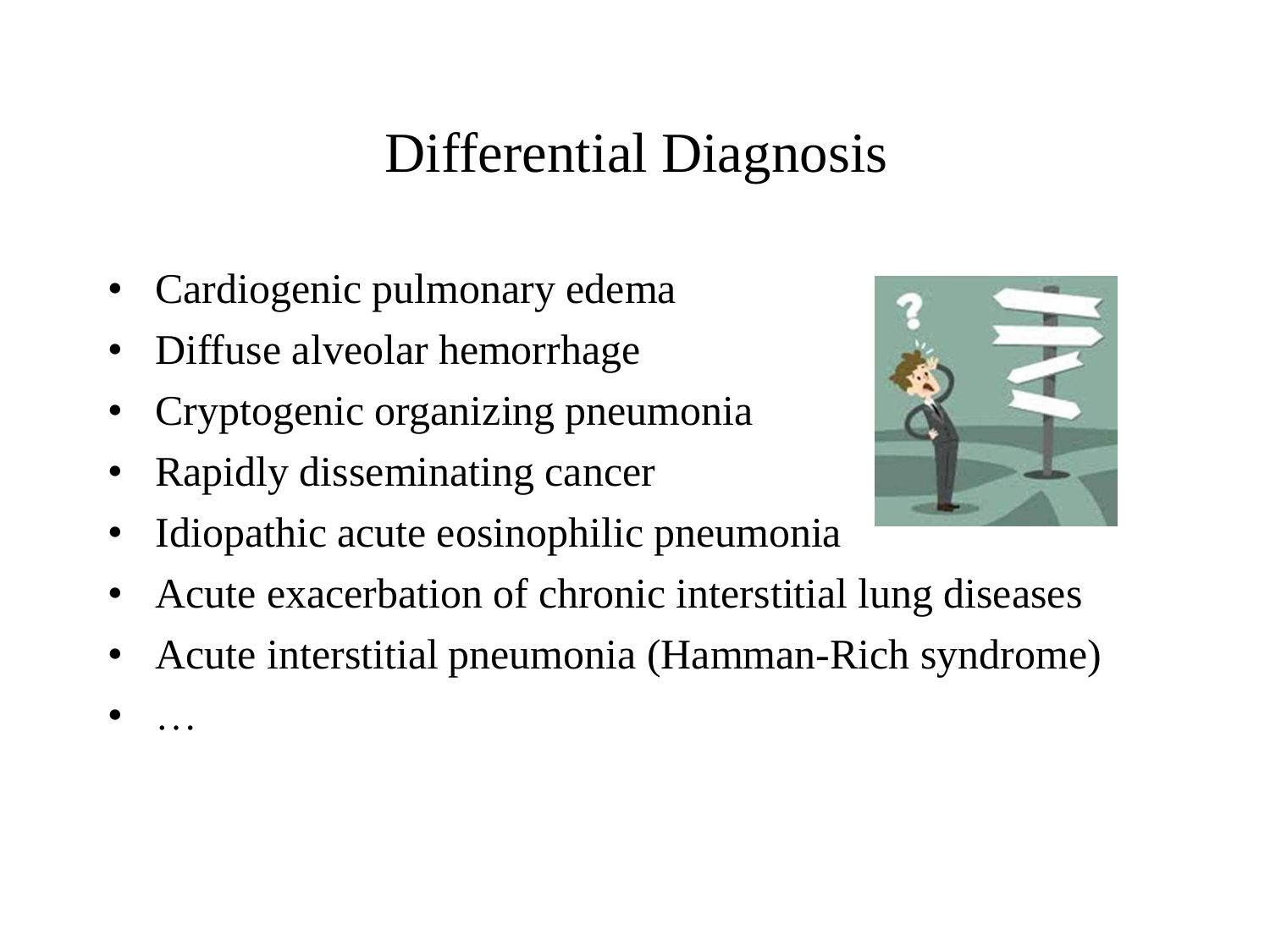### Management

- Treat the underlying cause (!)
- Mechanical ventilation (MV) **The cornerstone of management**
	- Begin with optimization of lung protective ventilation
		- $\bullet$  = Low tidal volume ventilation (LTVV)
		- Minimizing ventilator-induced lung injury (VILI) (!)
- VILI is a form of iatrogenic, secondary lung injury
	- Contribute to the development of multi-organ failure and death.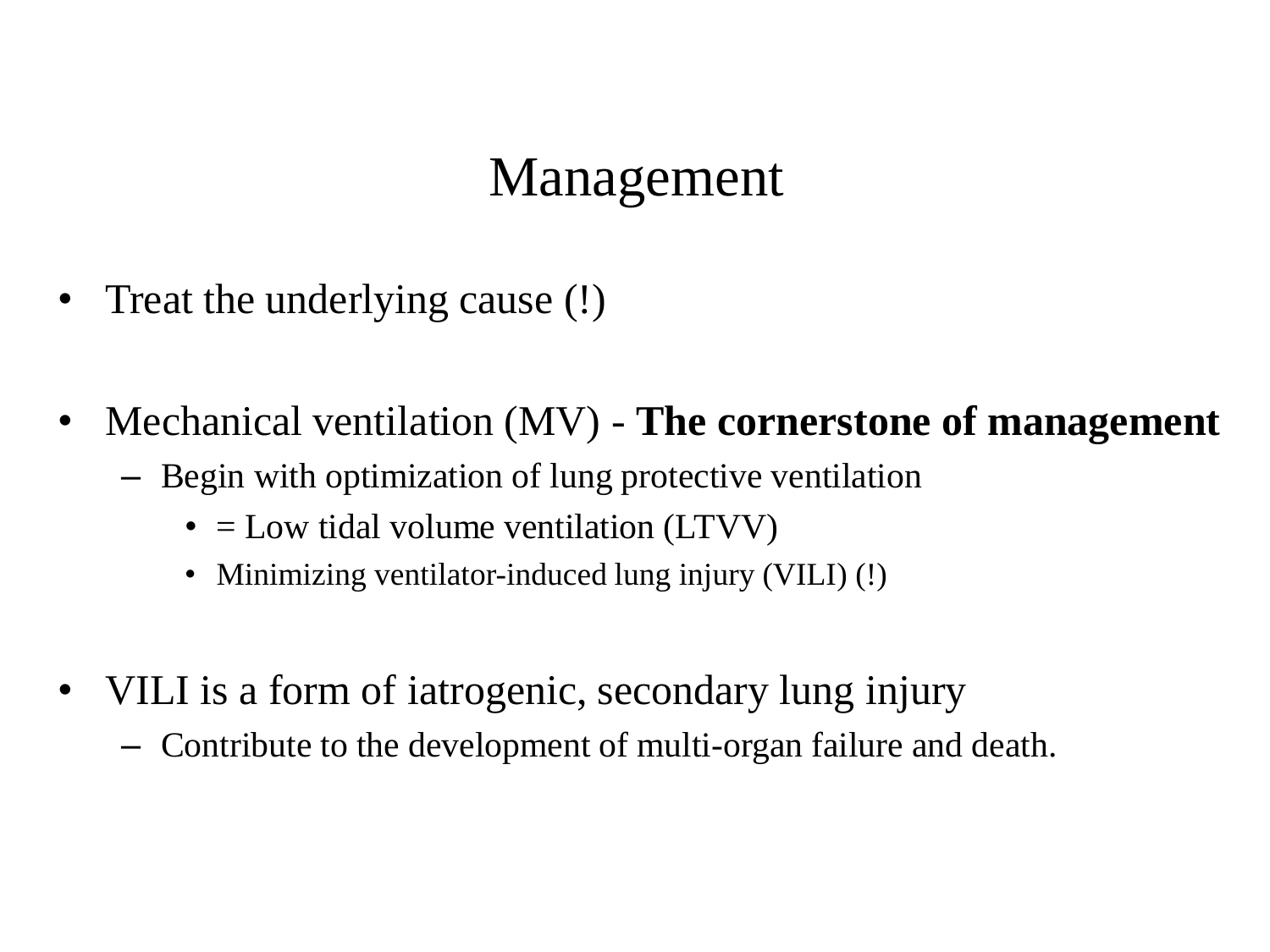# LTVV

•  $V_T$ : 4–8 ml/kg PBW

| <b>Goals</b>             |                   |  |  |  |  |
|--------------------------|-------------------|--|--|--|--|
| Plateau pressure (Pplat) | $\leq$ 30 cm H2O  |  |  |  |  |
| Oxygenation              | PaO2 55 - 80 mmHg |  |  |  |  |
|                          | SpO2 88 - 95 %    |  |  |  |  |

UpToDate. Mark D Siegel, Robert C Hyzy. Mechanical ventilation of adults in acute respiratory distress syndrome.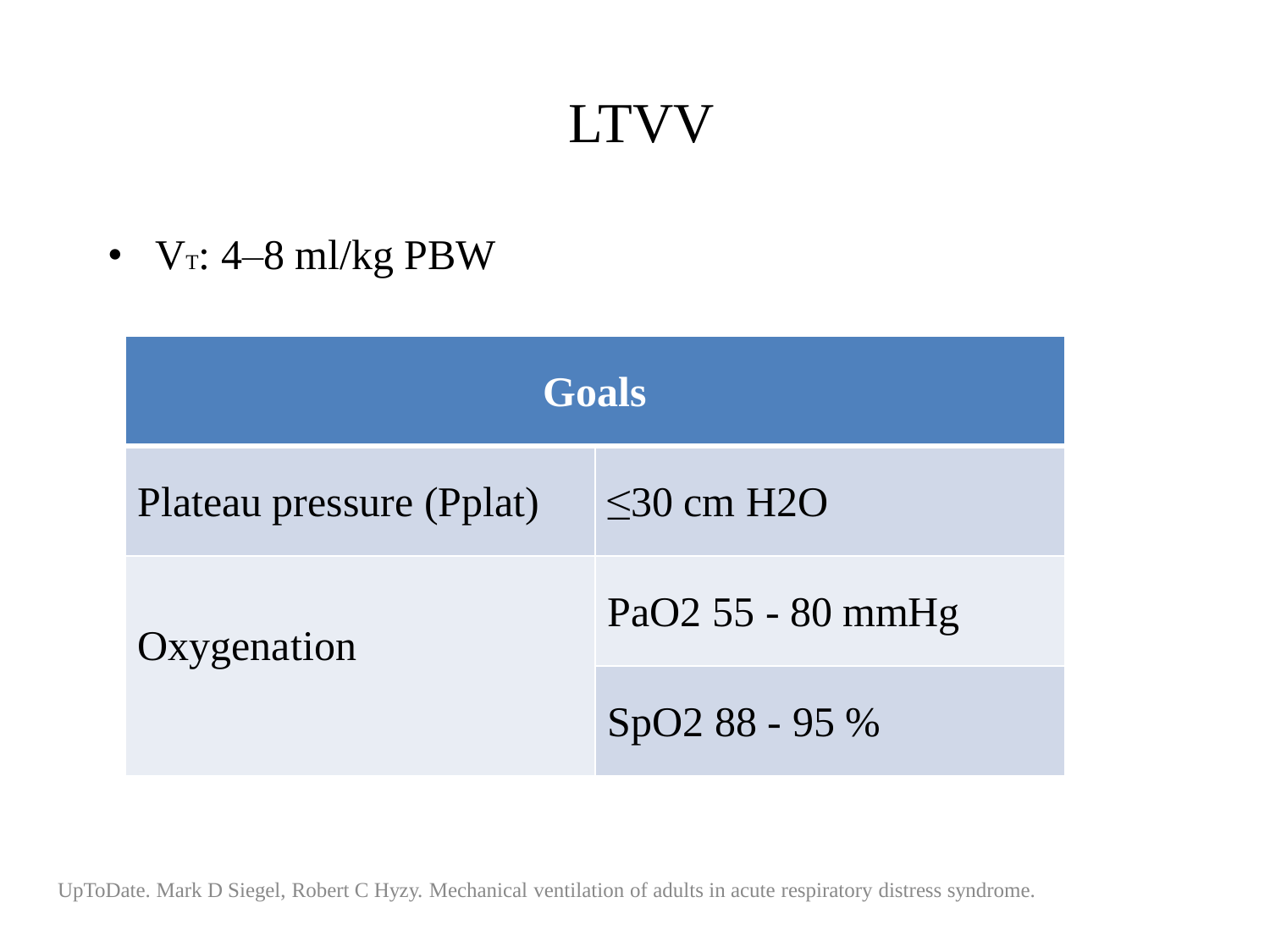# LTVV

#### **LTVV in patients with ARDS - Initial ventilator settings**

Calculate predicted body weight (PBW)

Male =  $50 + 0.91$  [height (cm) - 152.4]

Female =  $|45.5 + 0.91|$  [height (cm) - 152.4]

Set mode to volume assist-control

• Set initial V<sub>T</sub> to 6 mL/kg PBW

Set initial ventilator rate  $\leq$ 35 breaths/min

UpToDate. Mark D Siegel, Robert C Hyzy. Mechanical ventilation of adults in acute respiratory distress syndrome.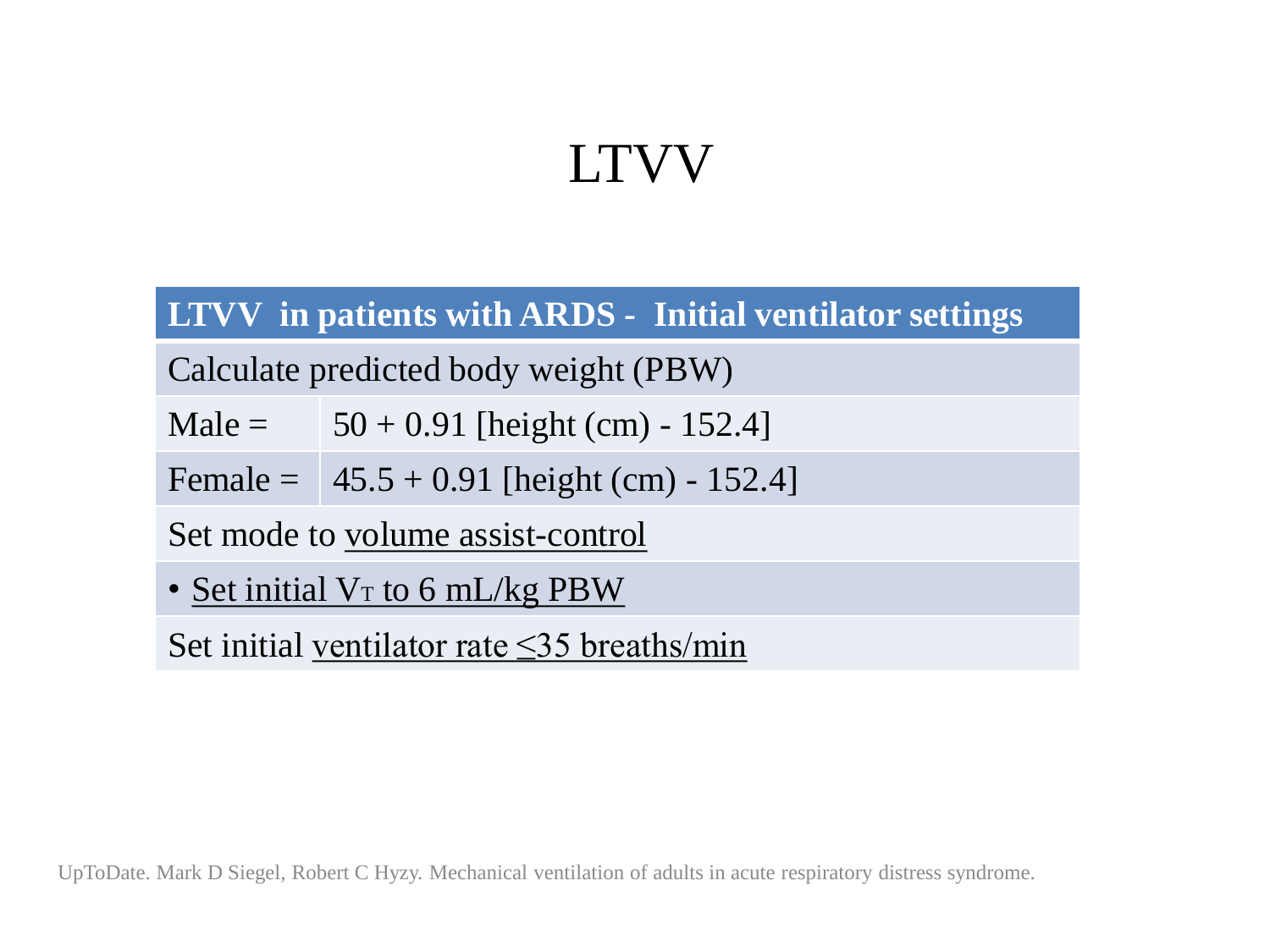### LTVV

#### **LTVV in patients with ARDS - Initial ventilator settings**

#### **Arterial oxygenation and PEEP**

Use these FiO2/PEEP combinations to achieve oxygenation goal

| FiO <sub>2</sub> | 0.3 | 0.4        | 0.5     | 0.6 | 0.7                      | 0.8 | 0.9               |  |
|------------------|-----|------------|---------|-----|--------------------------|-----|-------------------|--|
| <b>PEEP</b>      |     | $5$ to $8$ | 8 to 10 |     | 10 to $14 \overline{14}$ |     | 14 to 18 18 to 24 |  |

PEEP should be applied starting with the **minimum value** for a given FiO2.

UpToDate. Mark D Siegel, Robert C Hyzy. Mechanical ventilation of adults in acute respiratory distress syndrome.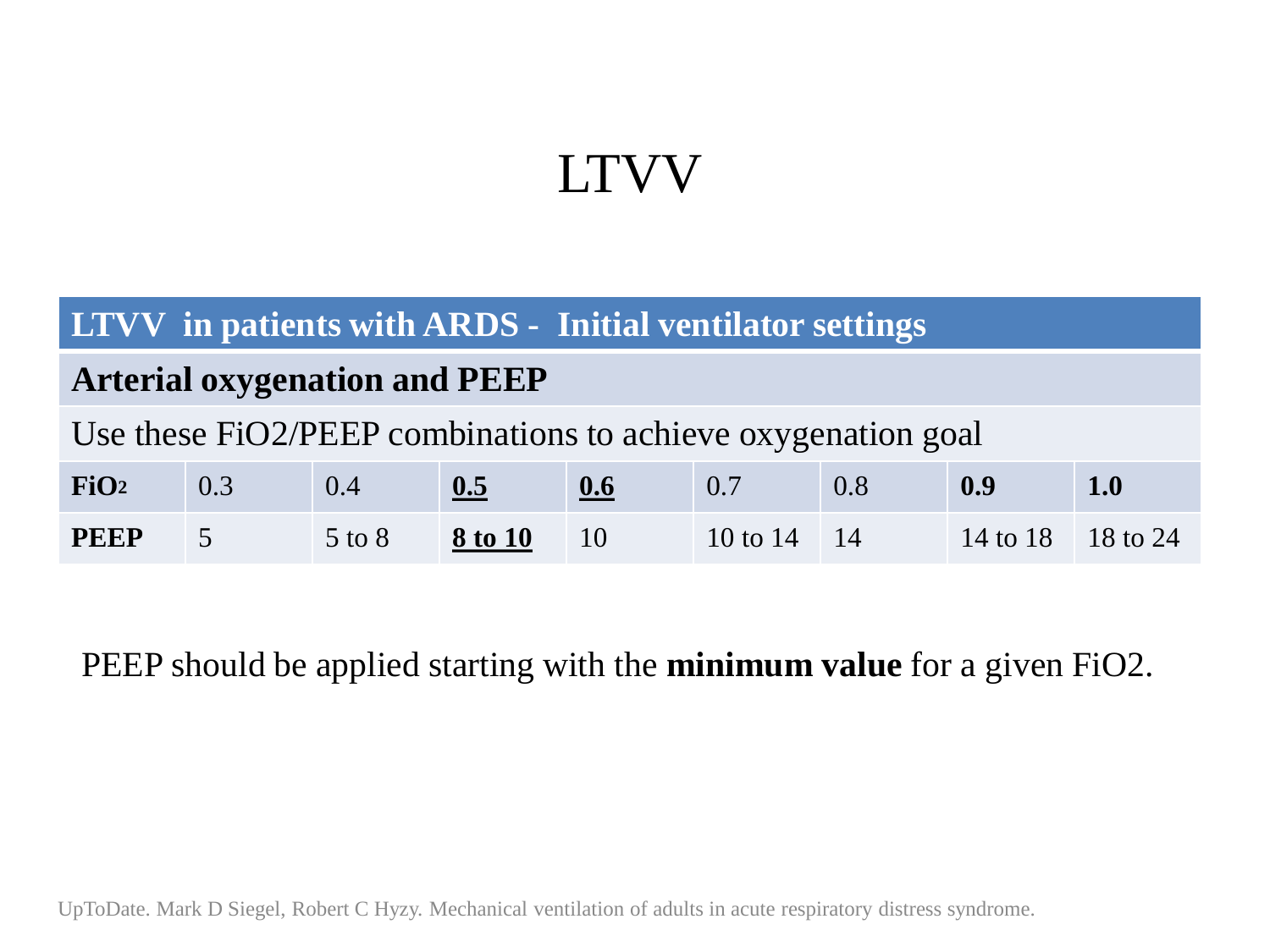### Three Considerations

- High PEEP
- Recruitment maneuvers (RMs)
- Open Lung Ventilation (OLV)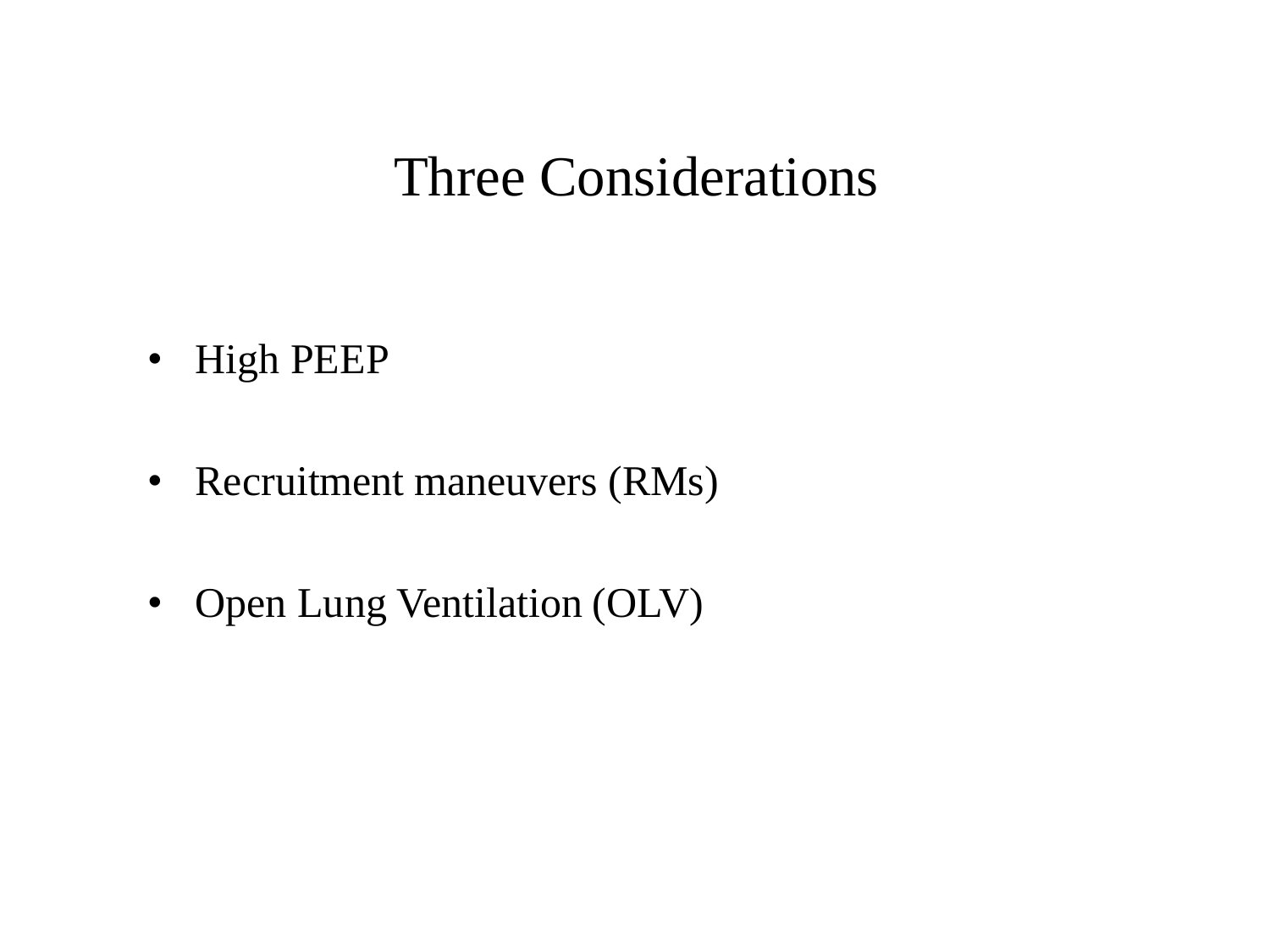# High Peep

- Higher levels of PEEP
	- may open up collapsed alveoli
	- the volume of each tidal breath is shared by more open alveoli.
	- alveolar over-distension decreases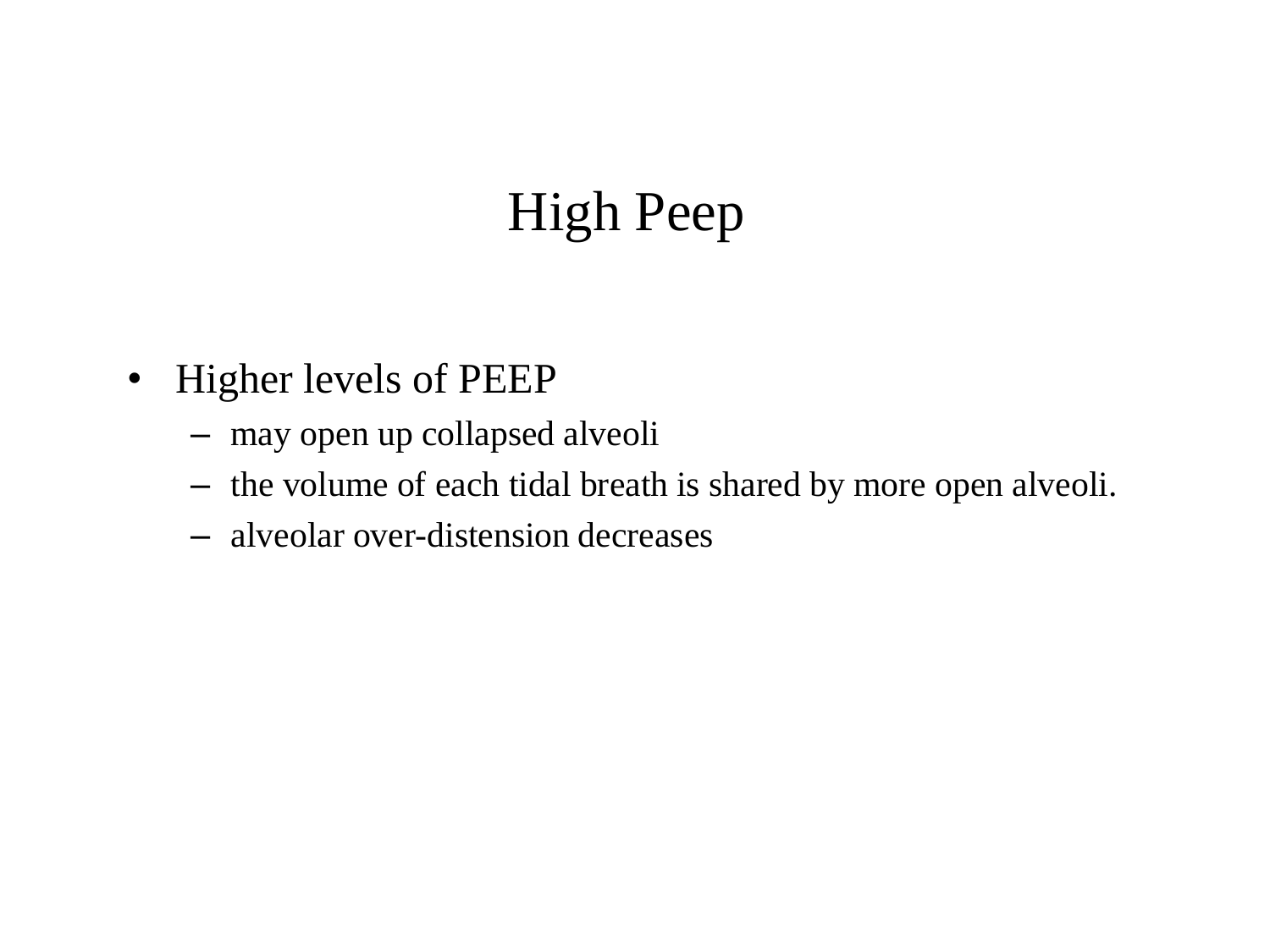# RMs

• A recruitment maneuver is **the brief application of a high level of continuous positive airway pressure** (e.g. 35 to 40 cm H2O) for 40 seconds **to open up (recruit) collapsed alveoli**.

# OLV

• A strategy combining LTVV with a RM and subsequent titration of applied PEEP to maximize alveolar recruitment.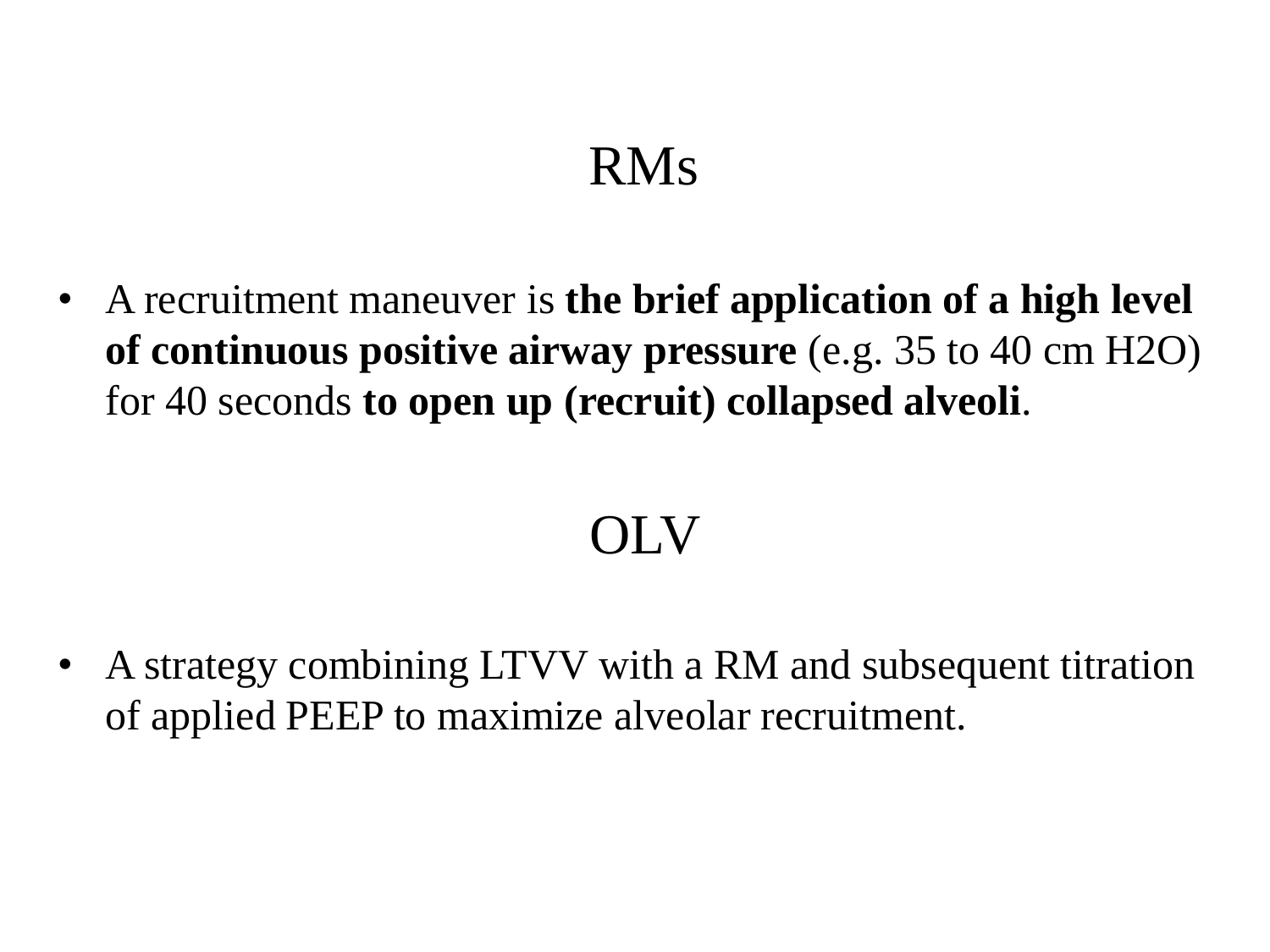**The routine use** of high PEEP, OLV, and RMs should be avoided.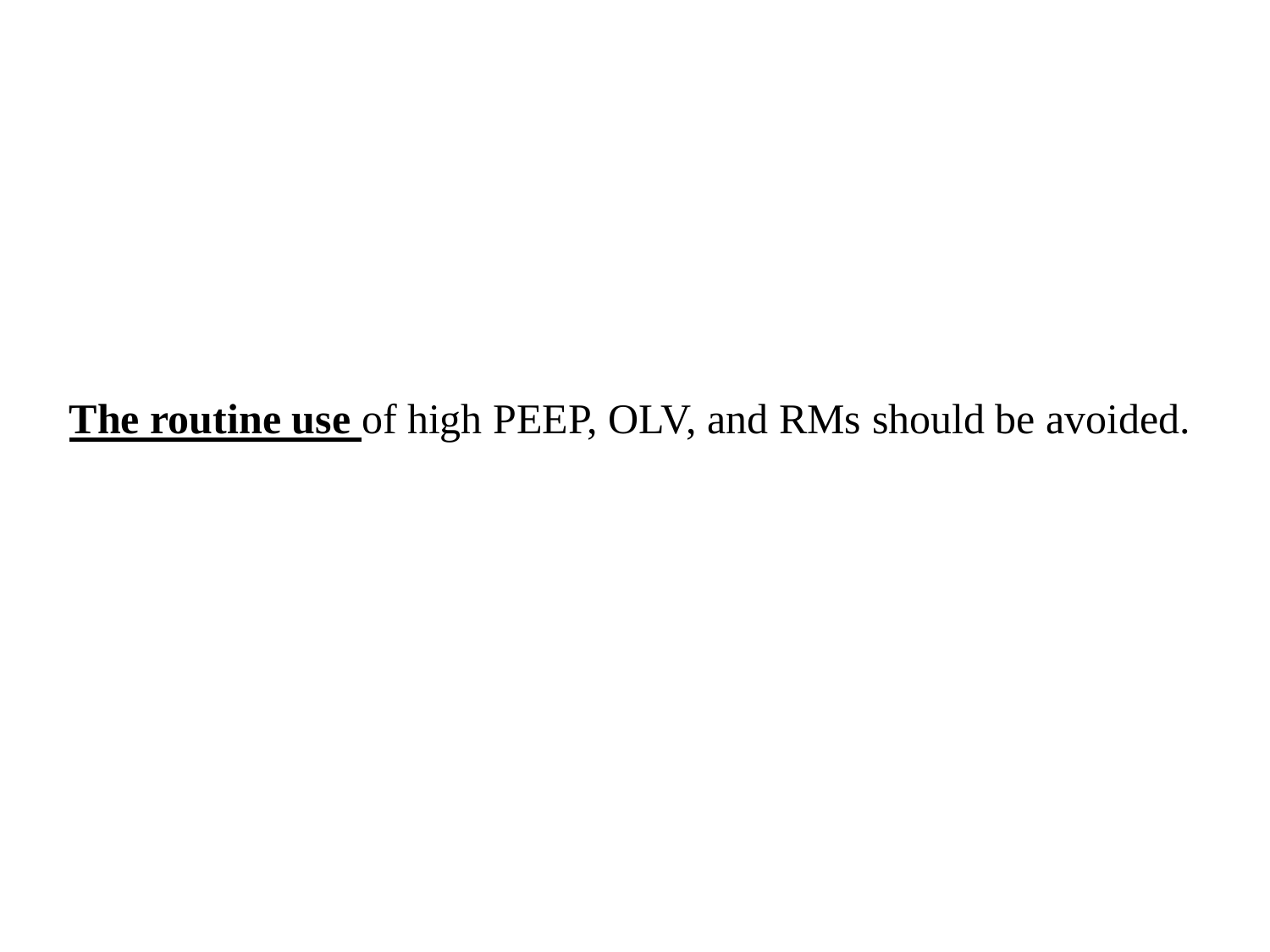# Other Considerations

- Whether a trial of NIMV should be performed?
- The preferred mode of MV?
- Prevention of VILI
	- Extracorporeal carbon dioxide removal (ECCO2R)
	- Prone positioning
- Pharmacologic therapies
- High Frequency Oscillatory Ventilation (HFOV)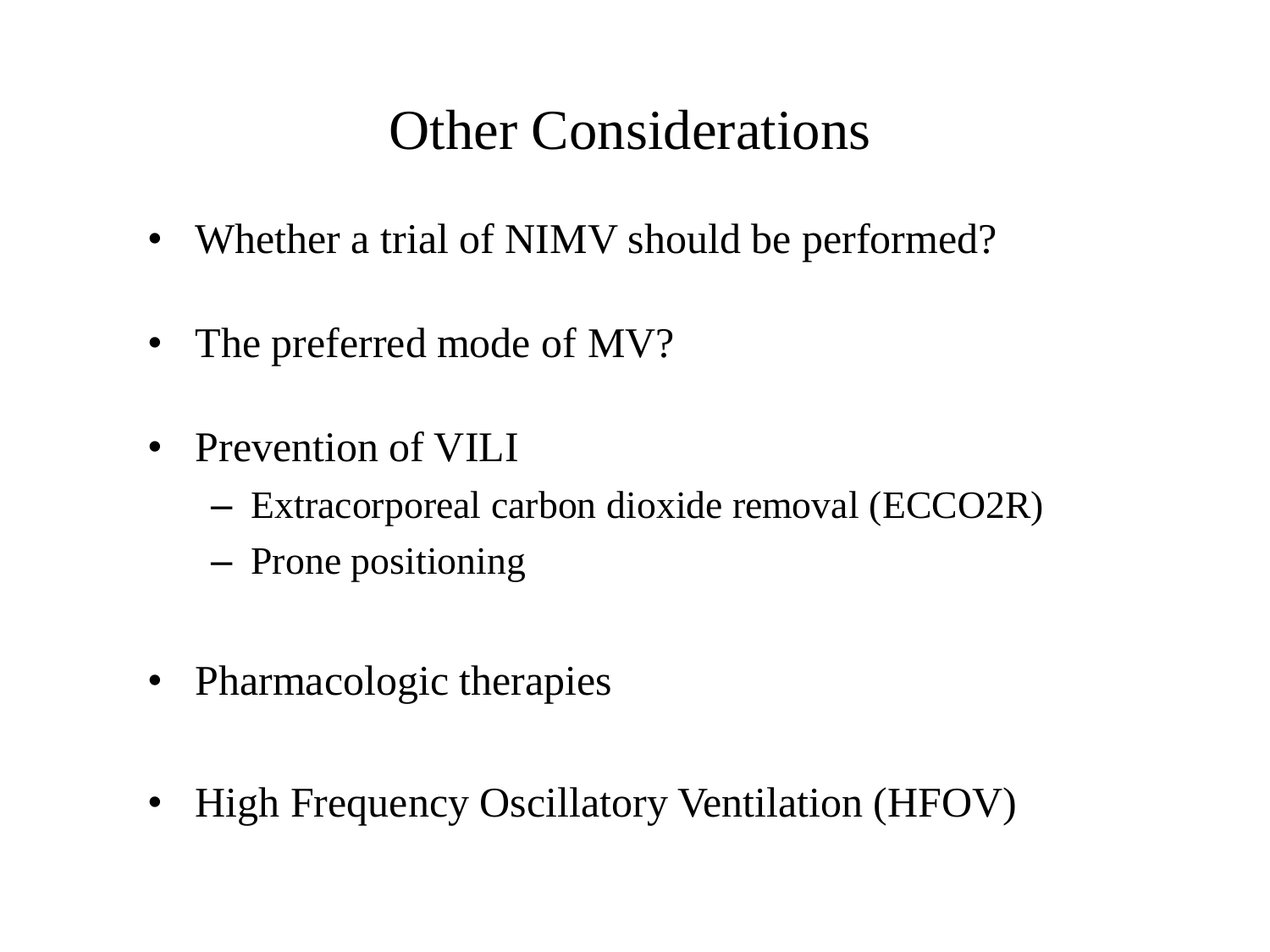

# Invasive vs Noninvasive MV



- Most need invasive MV support.
- NIMV may be considered if the patient
	- is hemodynamically stable
	- is easily oxygenated
	- does not need immediate intubation
	- has no contraindications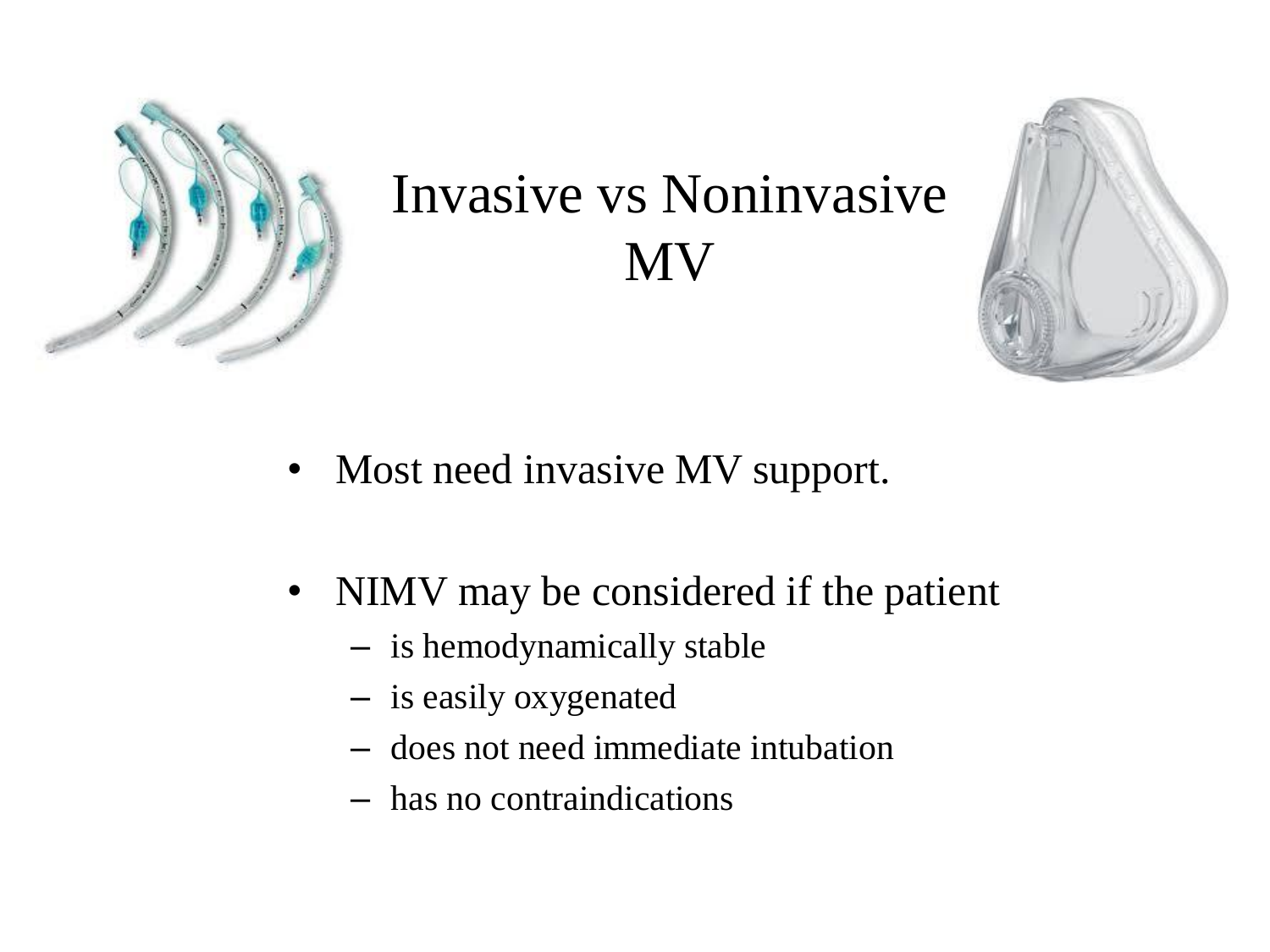### Mode

- Volume limited  $\approx$  Pressure limited.
- A volume limited approach may be easier to use to adhere to LTVV strategy.
- Fully supported modes (e.g, assist control) are generally favored over partially supported ones (e.g, SIMV).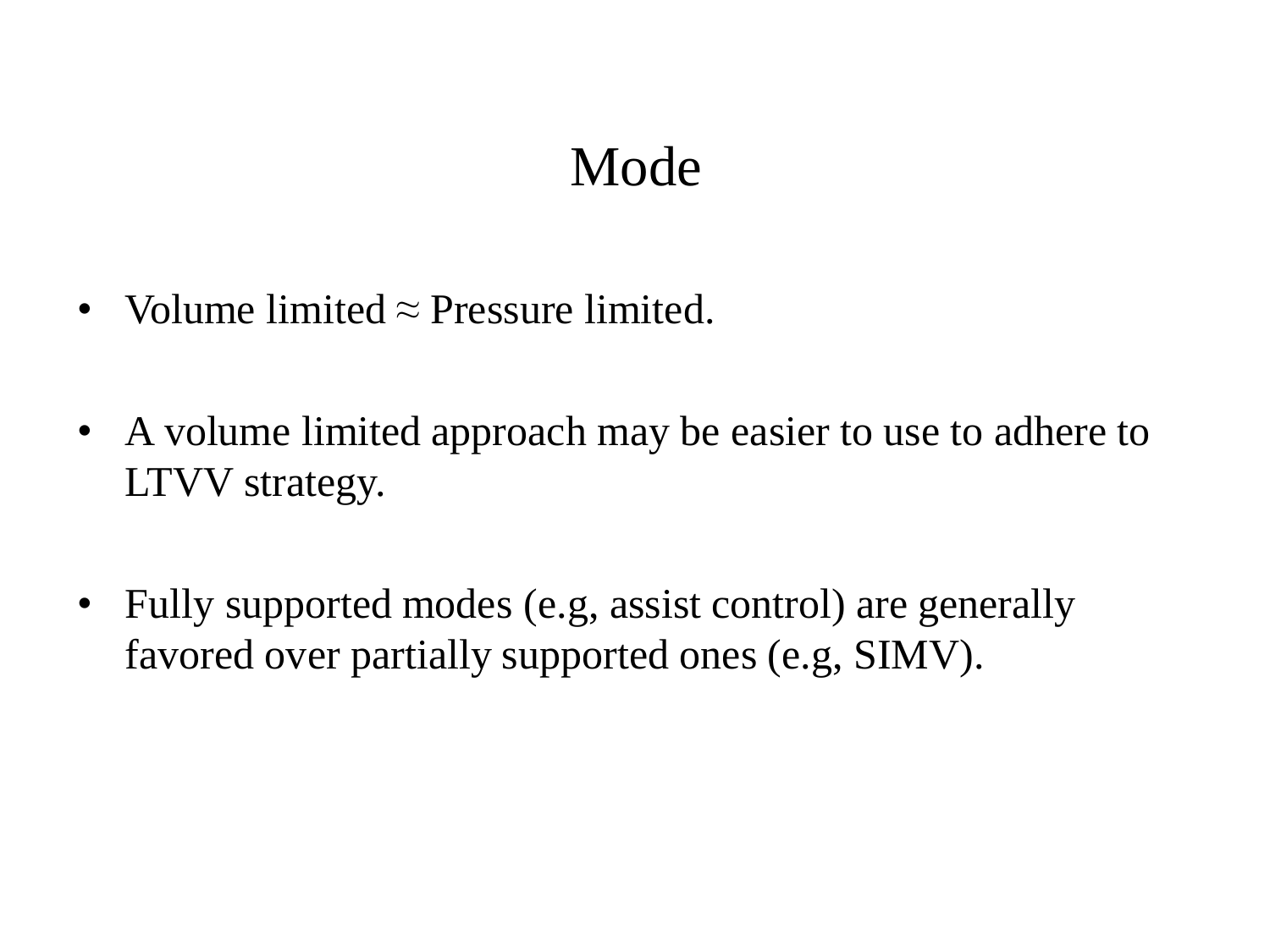### Prevention of VILI - ECCO2R

#### **ECCO2R**

- Takes CO2 out of blood through an extracorporeal gas exchanger.
- May help in patients with a **PaO2/FiO2 ratio of ≤150 mm Hg**
- **Remains an experimental therapy.**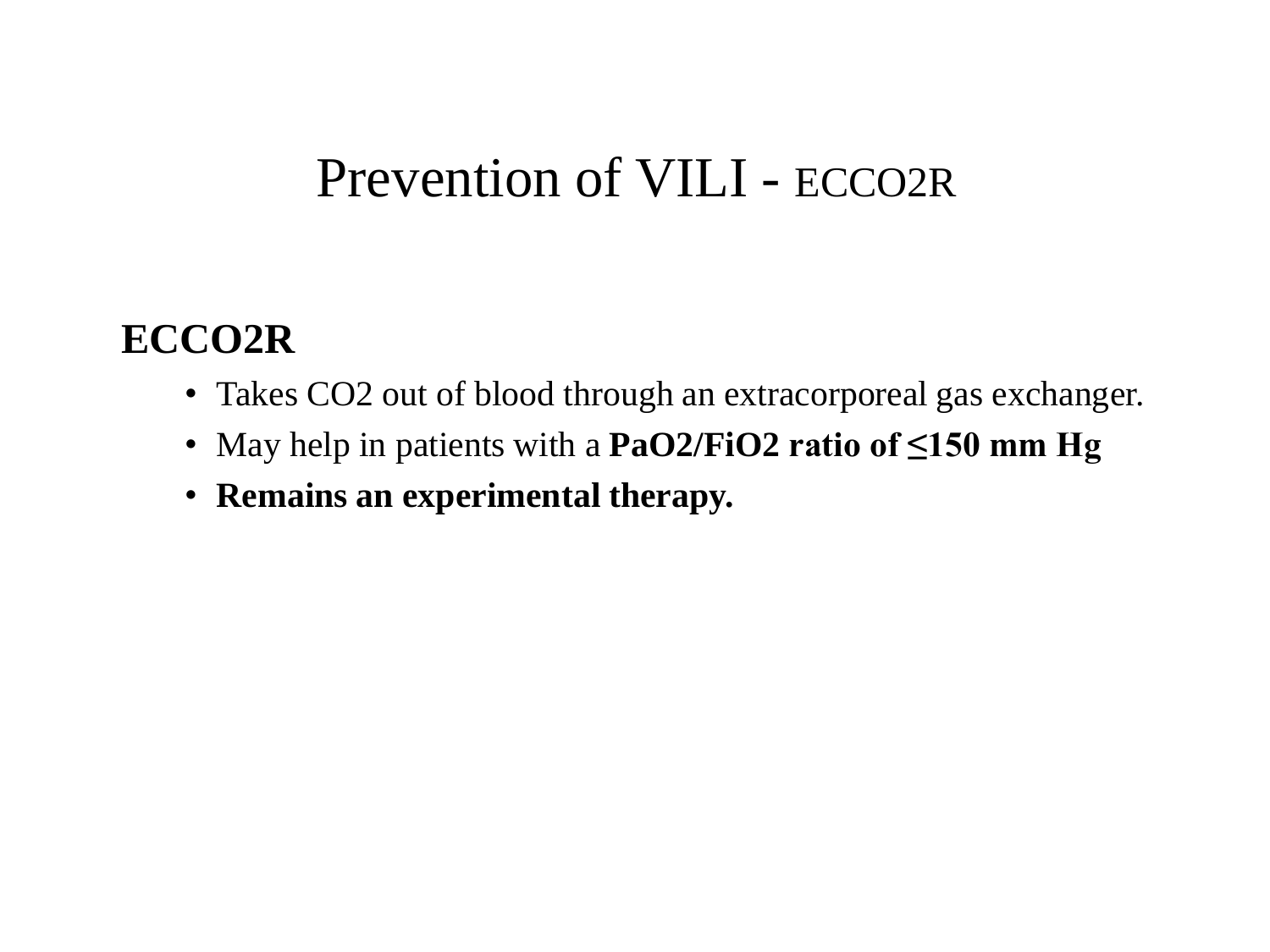#### Prevention of VILI - Prone positioning

• **Provides a significant mortality benefit** by in patients with a PaO2/FiO2 ratio <150 mm Hg



https://image.slidesharecdn.com/themanagementofacuterespiratory distresssyndrome-100415230025-phpapp02/95/the-managementof-acute-respiratory-distress-syndrome-28- 728.jpg?cb=1271372528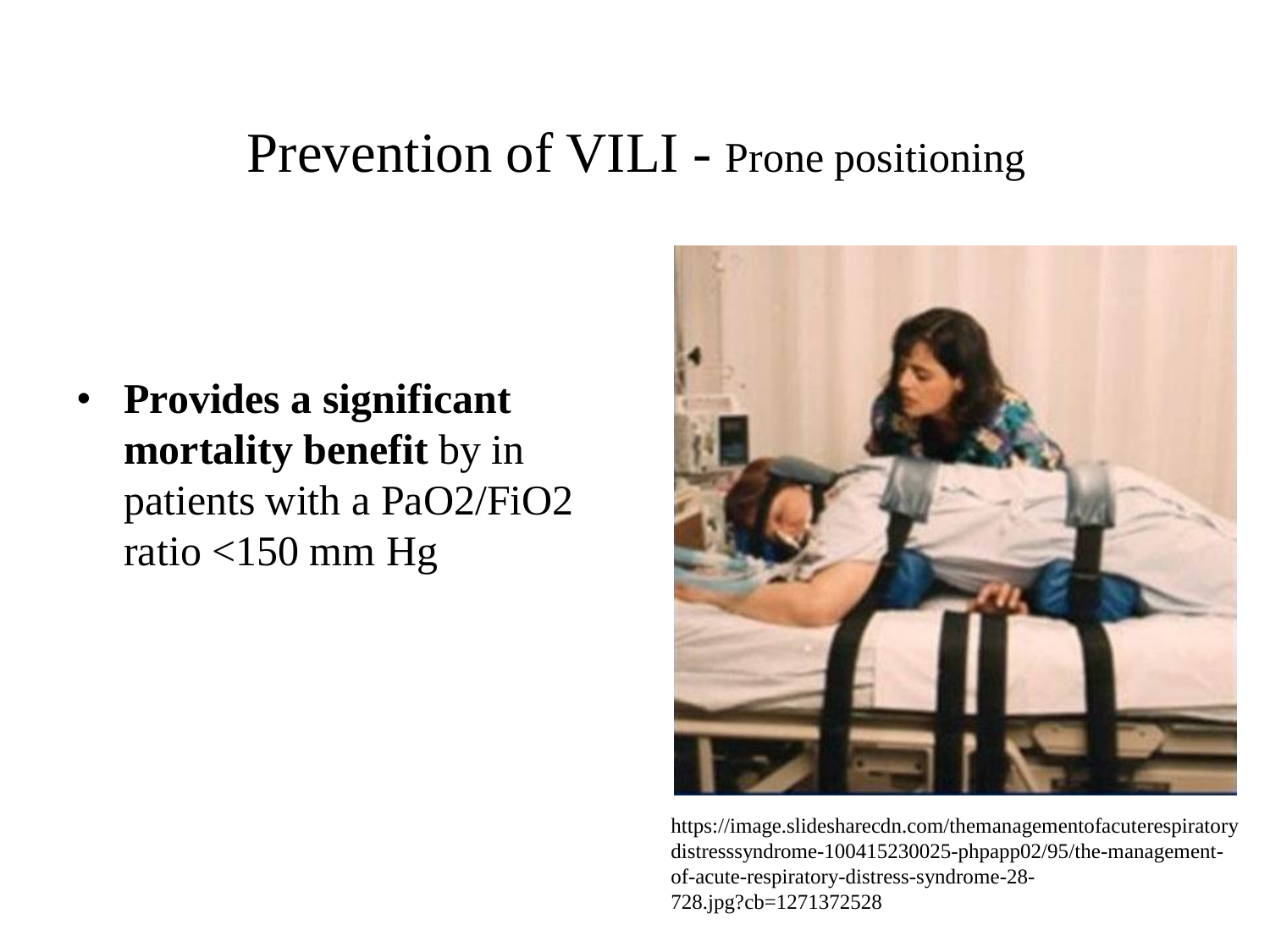# Pharmacologic Therapies

- **β2 agonists** can increase sodium transport by activating β2 receptors on alveolar type I and type II cells, accelerating resolution of pulmonary edema.
	- A multicenter RCT of 7 days of intravenous salbutamol **was stopped early due to increased 28-day mortality in the salbutamol group**.
- **Keratinocyte growth factor (KGF)** is important in alveolar epithelial repair.
	- (X) There is **evidence of harm from KGF**
		- fewer VFDs, longer duration of MV, and higher 28-day mortality.
- **Statins** can reduce inflammation and progression of lung injury and were shown to reduce non-pulmonary organ dysfunction.
	- SAILS, HARP-2: **No benefit**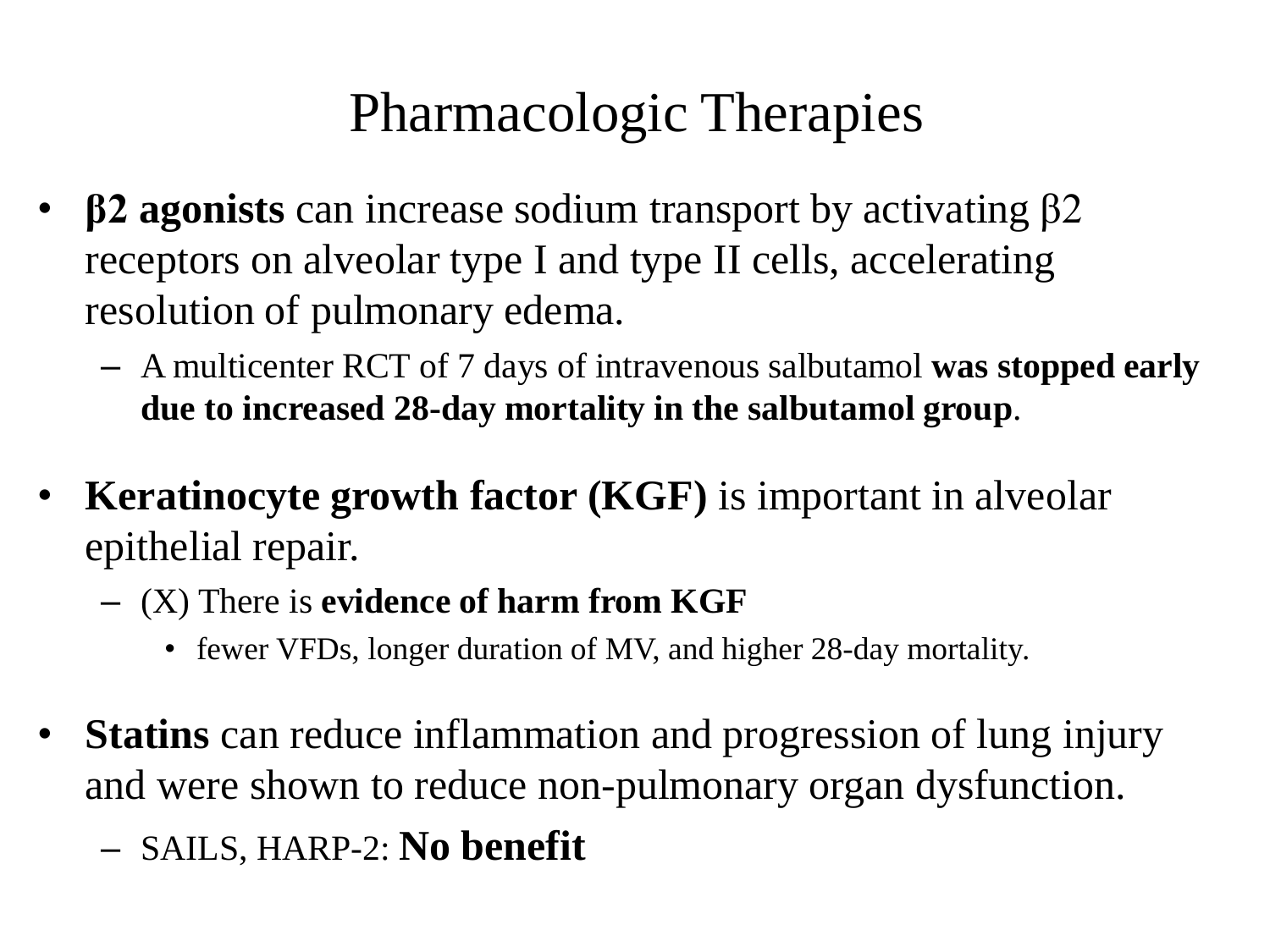# Pharmacologic Therapies

- They are not surely beneficial.
- Demonstrate possible harm.
- Currently no role for none of them in the routine management.

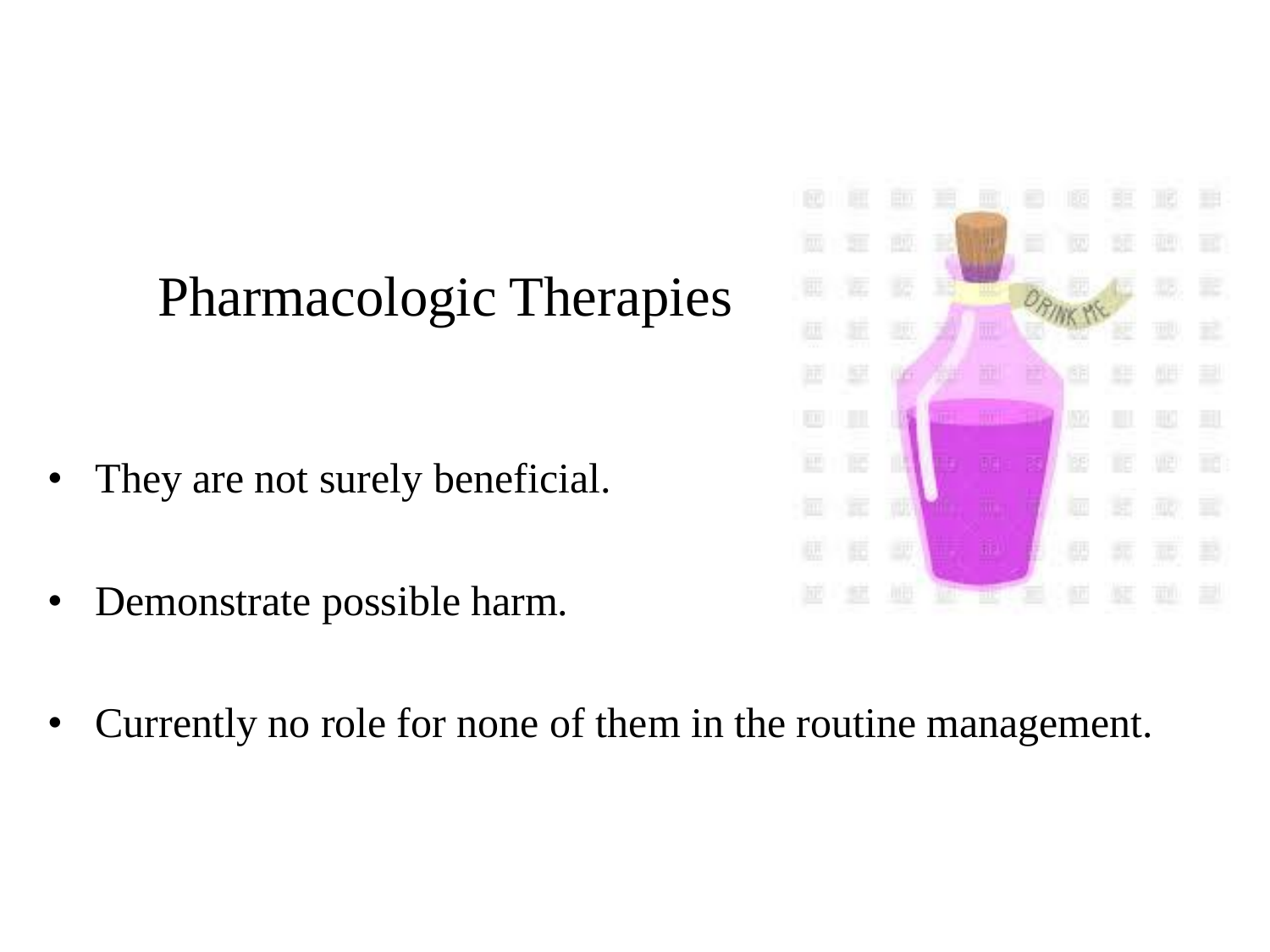# **HFOV**

- Delivers very small tidal volumes\* around a relatively high mean airway pressureº.
	- \* limiting volutrauma
	- º limiting atelectrauma
- Theoretically, an ideal lung protective strategy
- Two large, multicenter  $\text{RCTs}^{1,2}$  do not support the routine use.

<sup>1</sup> Lall R, Hamilton P, Young D, et al. A randomised controlled trial and cost-effectiveness analysis of high-frequency oscillatory ventilation against conventional artificial ventilation for adults with acute respiratory distress syndrome. The**OSCAR** (OSCillation in ARDS) study. Health Technol Assess. 2015 Mar;19(23):1-177, vii.

²Ferguson ND1, Cook DJ, Guyatt GH, et al; **OSCILLATE** Trial Investigators; Canadian Critical Care Trials Group.High-frequency oscillation in early acute respiratory distress syndrome. N Engl J Med. 2013 Feb 28;368(9):795-805.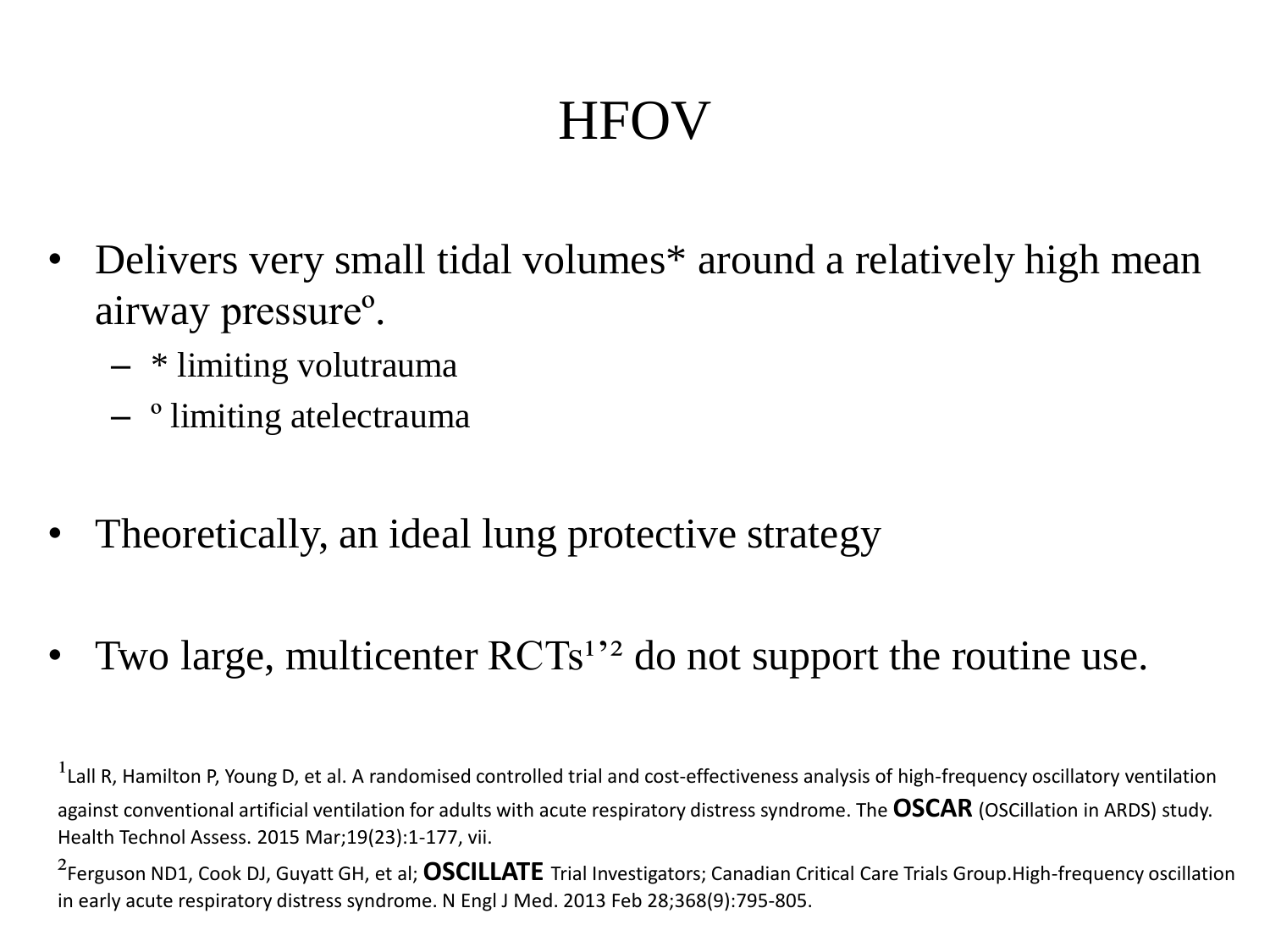# Supportive care

- Patients with ARDS require meticulous supportive care
	- intelligent use of sedatives and neuromuscular blockade
	- hemodynamic management
	- nutritional support
	- control of blood glucose levels
	- expeditious evaluation and treatment of nosocomial pneumonia
	- prophylaxis against DVT and GI bleeding.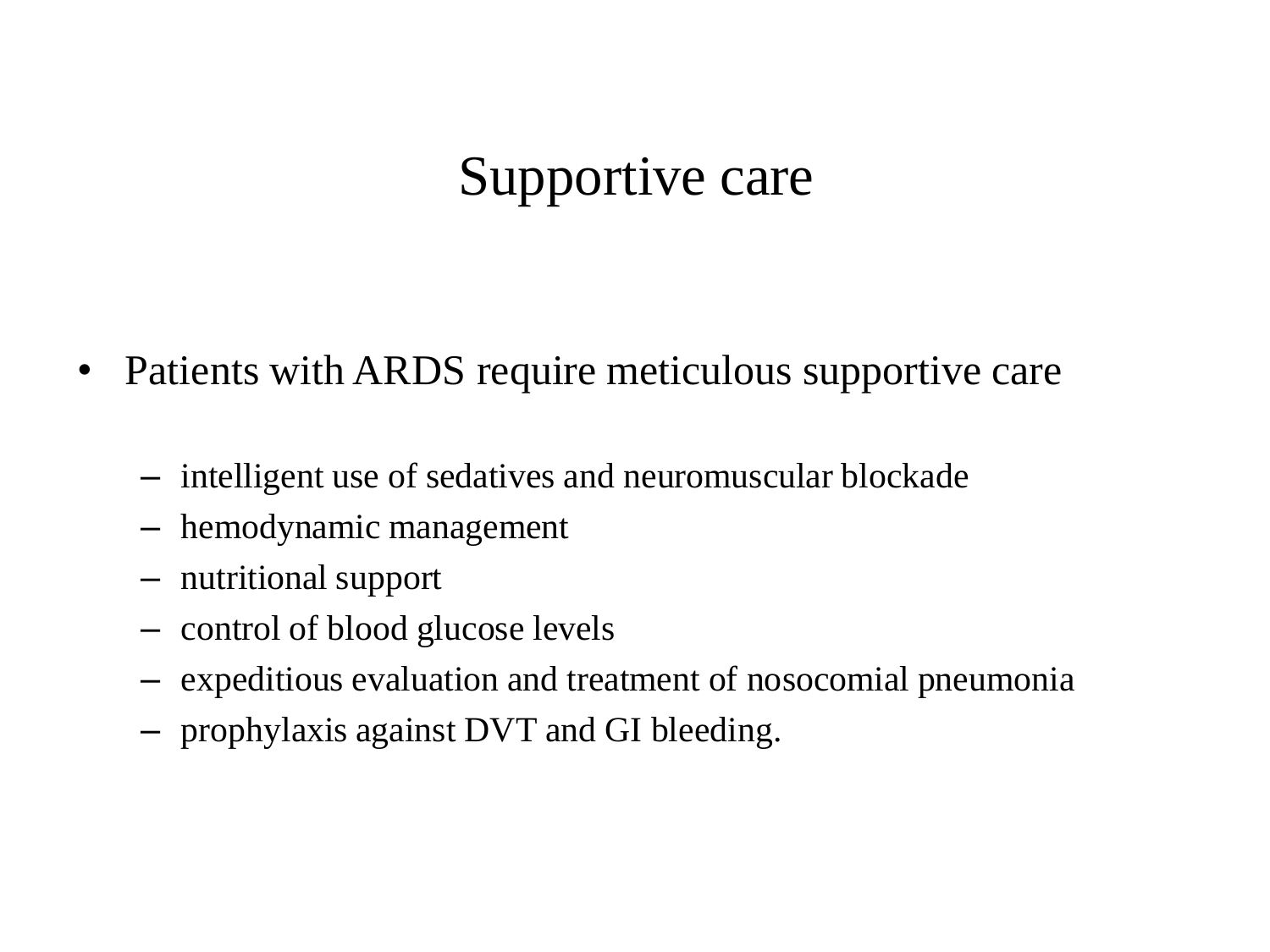#### Supportive care - Sedation and Analgesia

They can be useful to the extent they improve tolerance of MV and decrease oxygen consumption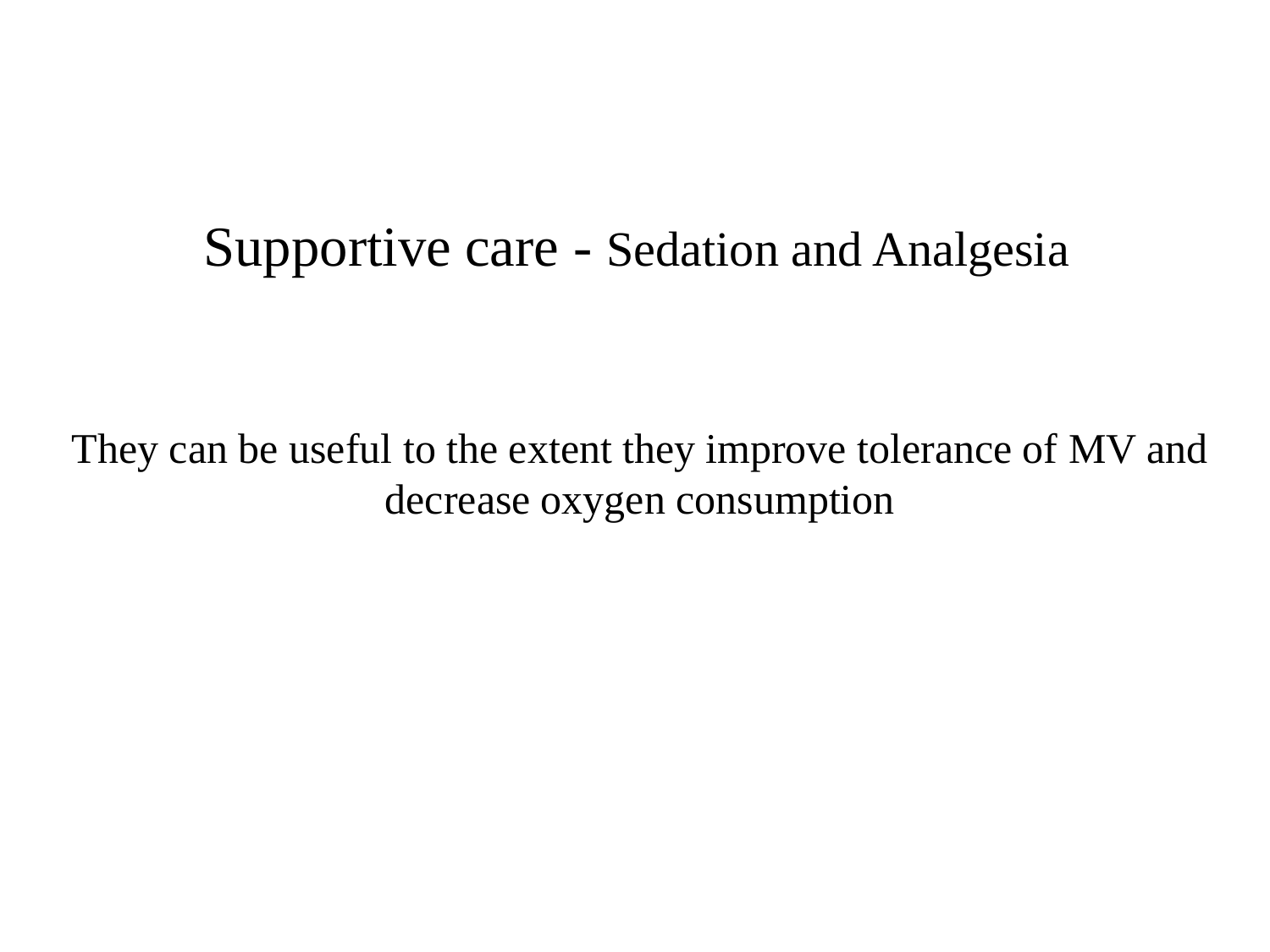#### Supportive care - Neuromuscular Blockade

• Neuromuscular blockade up to 48 hours is probably safe and potentially beneficial in patients with a  $PaO2/FiO2 \le 120$  mmHg.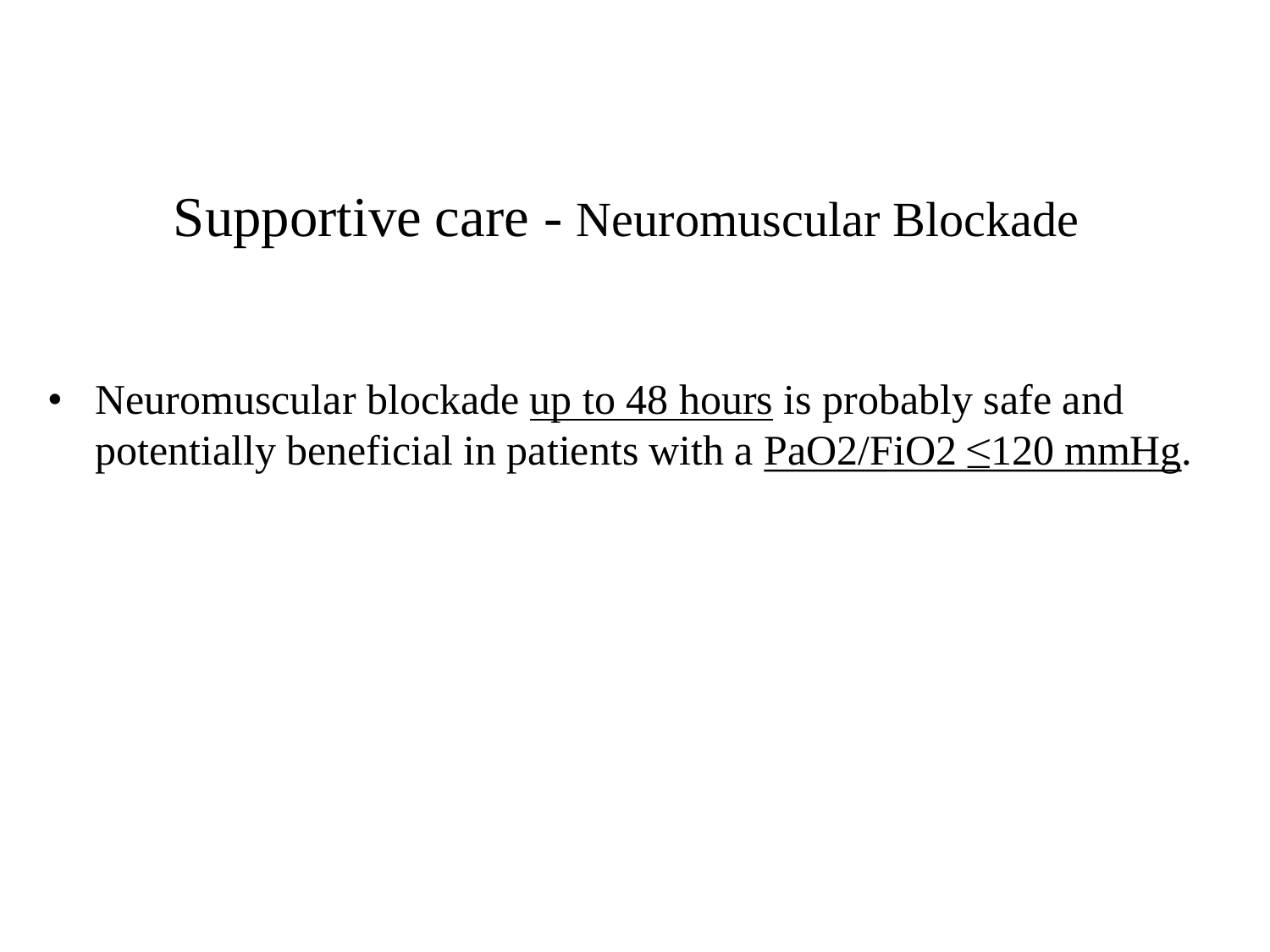# Supportive care - Nutritional support



- The optimal approach uncertain.
- Low-volume initial enteral feeding is preferable. (If the GI tract is available for nutritional intake)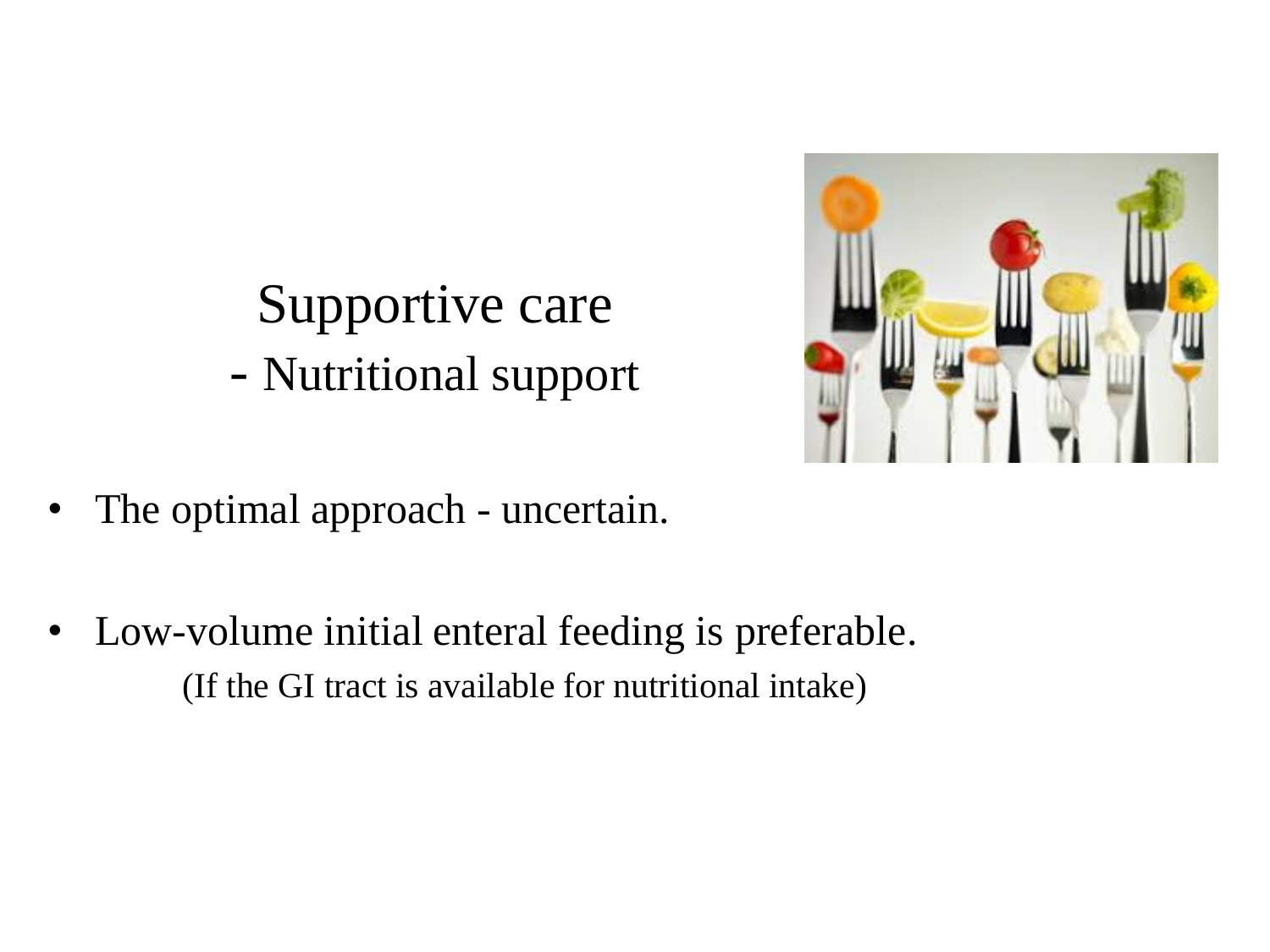### Supportive care - Nosocomial pneumonia

• Treat according to clinical guidelines designed for ventilatorassociated pneumonia in the general ICU population.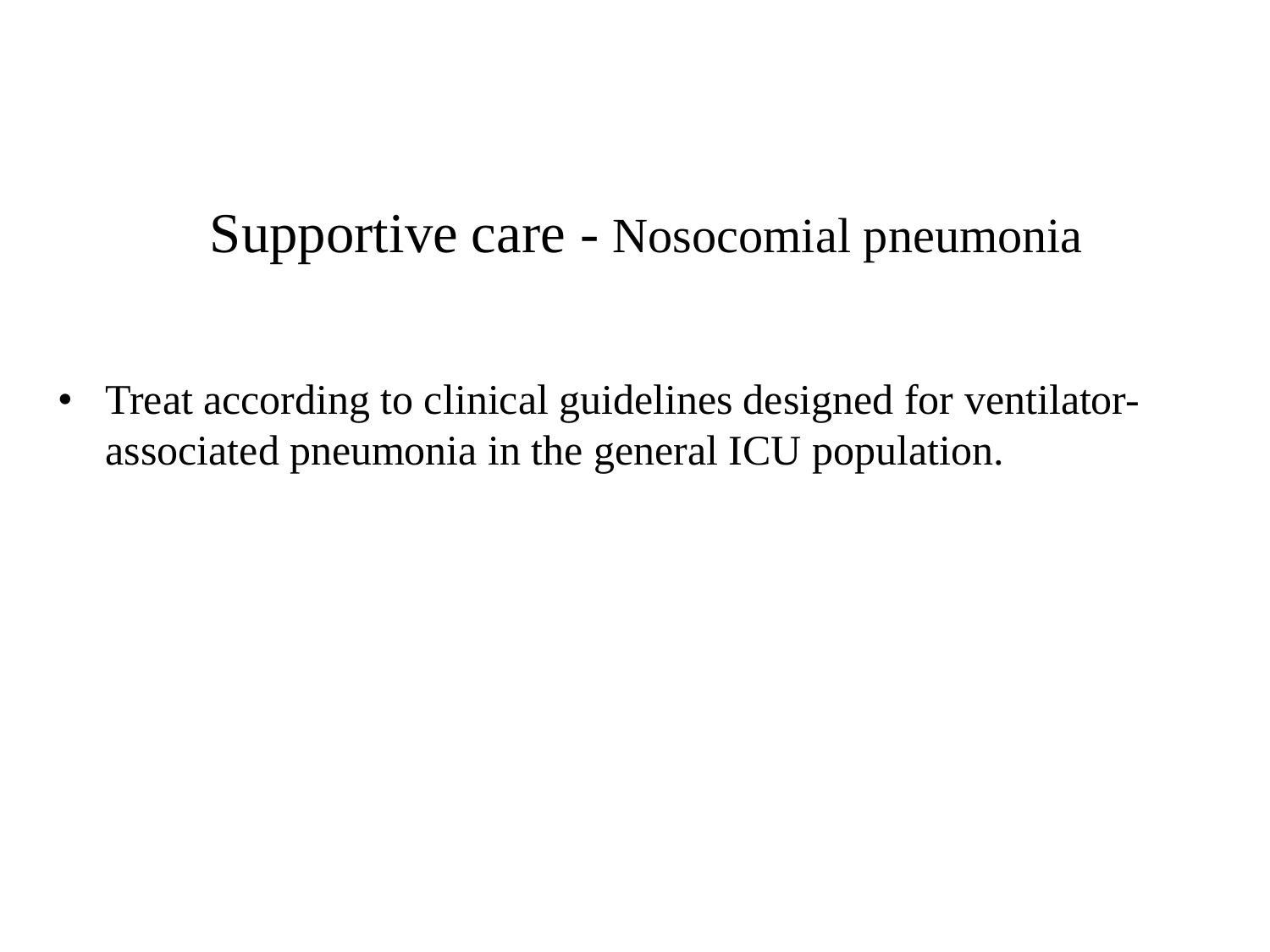### Supportive care - DVT prophylaxis

- The risk of DVT and PE is high.
- All patients require some form of thromboprophylaxis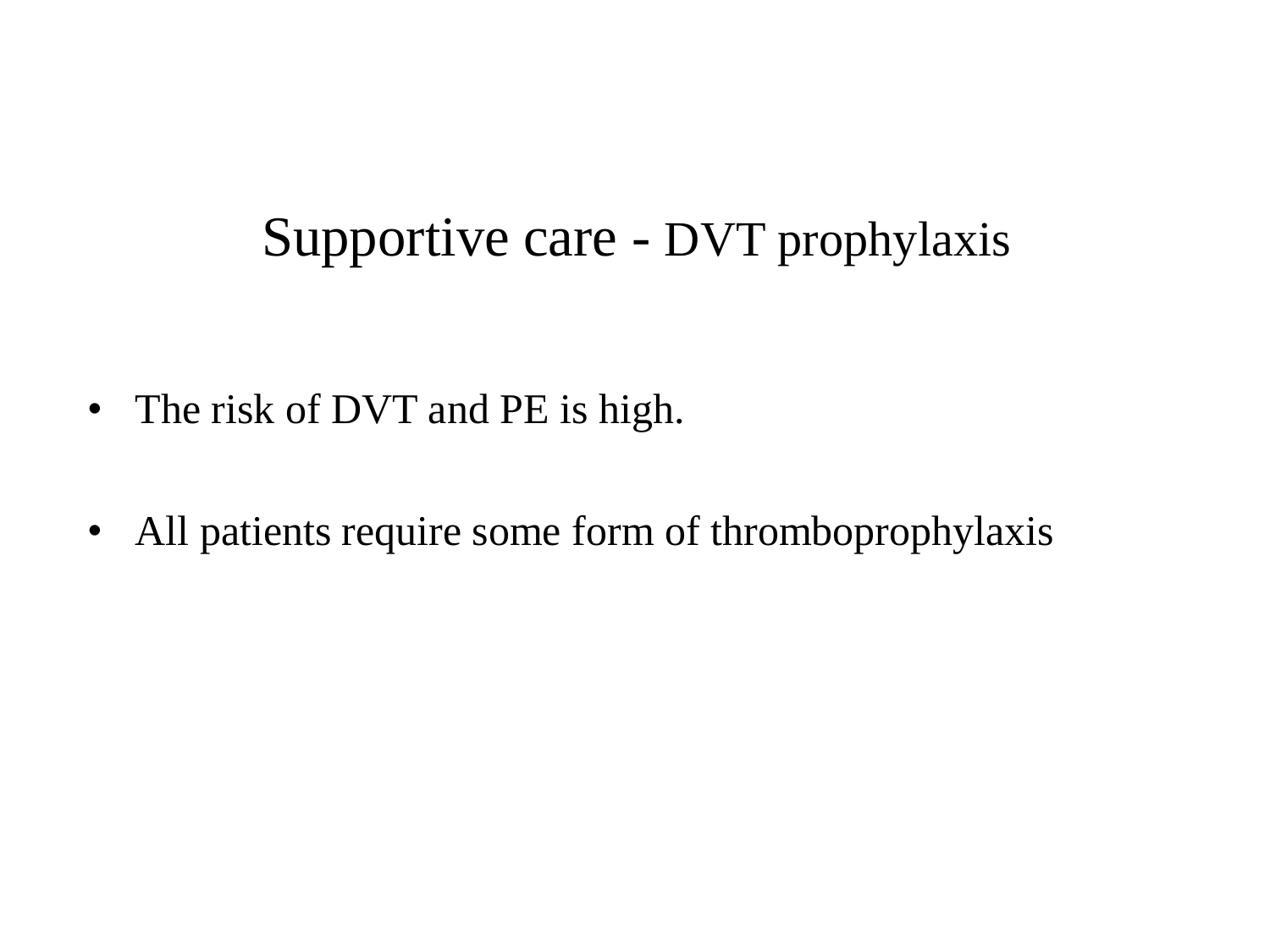#### Supportive care - Glucocorticoids

- Methylprednisolone **1 mg/kg/day** may be administered to the patients with **early moderate-severe ARDS**
	- **Early: <14 days**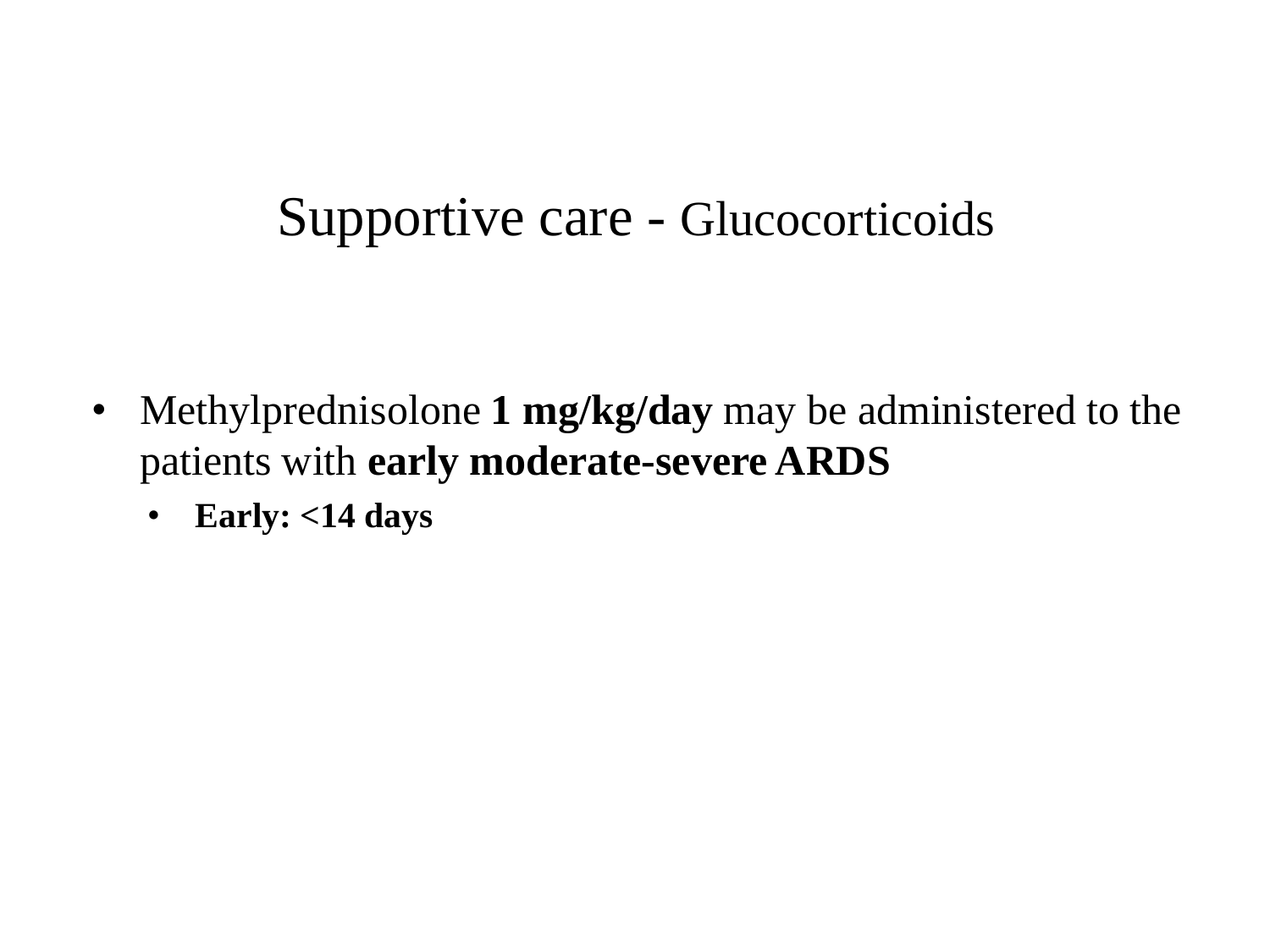### Supportive care - Fluid management

- Conservative fluid management may help patients by reducing edema formation.
	- Reasonable targets:
		- CVP:  $\lt 4$  mmHg
		- PAOP:  $< 8$  mmHg

# X



• Hypotension and organ hypo-perfusion should be avoided.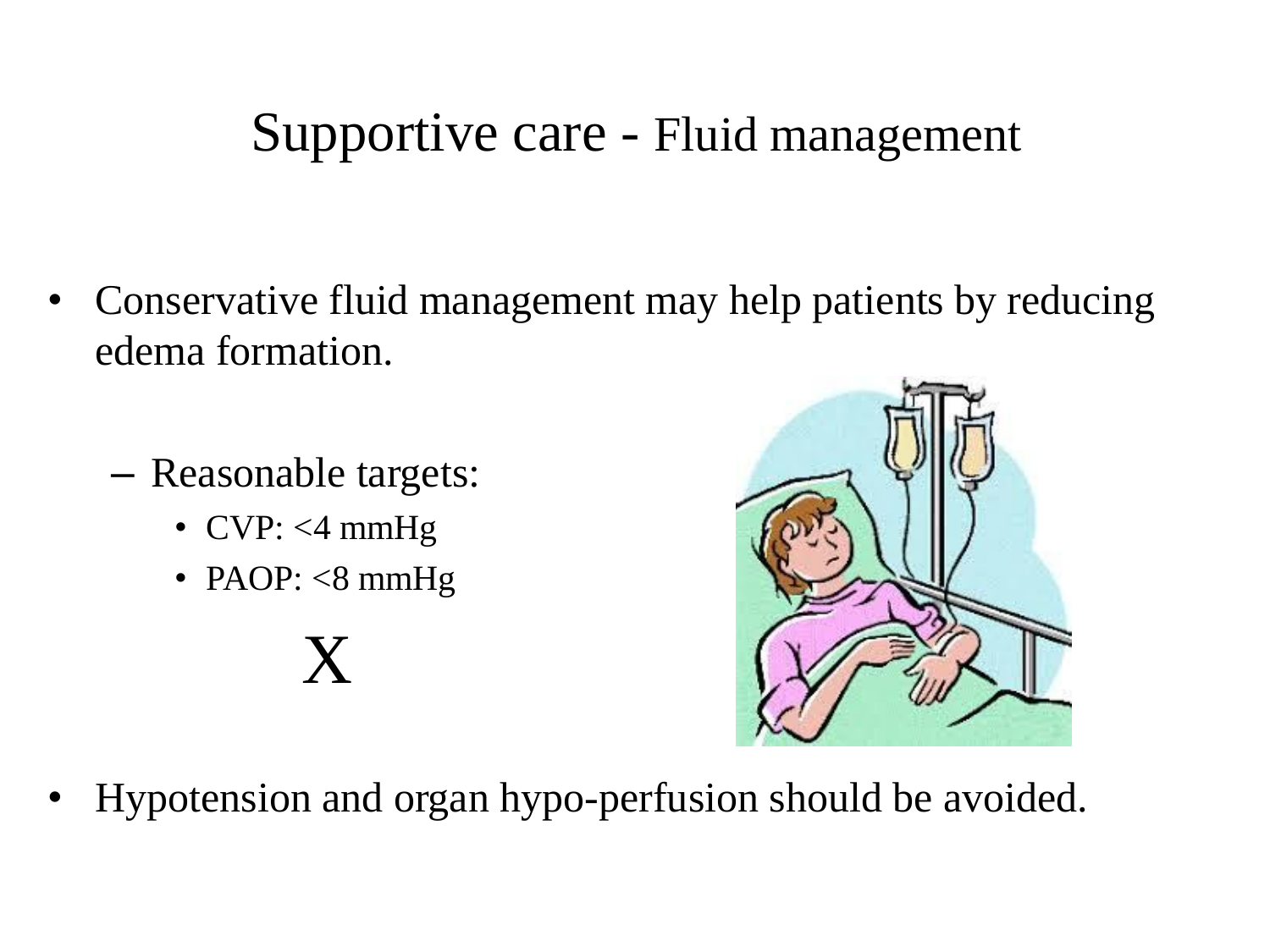#### ATS/ESICM/SCCM Clinical Practice Guideline Recommendations for MV in Adults With ARDS

| Intervention                                                  | <b>ARDS</b><br>Severity | Strength of<br>Recommen<br>dation | <b>Comments</b>                                                                                                                                                                                       |
|---------------------------------------------------------------|-------------------------|-----------------------------------|-------------------------------------------------------------------------------------------------------------------------------------------------------------------------------------------------------|
| MV with low<br>V <sub>T</sub> and<br>inspiratory<br>pressures | <b>All ARDS</b>         | <b>Strong</b>                     | Initial tidal volume should be set at 6 mL/kg PBW and can be<br>increased up to 8 mL/kg PBW if the patient is double triggering or<br>if inspiratory pressure decreases below PEEP                    |
| Prone<br>positioning<br>$>12$ h/d                             | Severe                  | <b>Strong</b>                     | Lack of consensus for recommendation in moderate ARDS                                                                                                                                                 |
| <b>HFOV</b>                                                   | Moderate<br>or severe   | Strong $(-)$                      | Strong recommendation <b>against the routine use of</b> HFOV in<br>patients with moderate or severe ARDS, but may be considered in<br>patients with refractory hypoxemia (ie, $PaO2/FiO2 < 64$ mm Hg) |
| <b>Higher PEEP</b>                                            | Moderate<br>or severe   | Conditional                       | Can implement a higher PEEP strategy that was used in the large<br>randomized clinical trials included in the evidence synthesis                                                                      |
| Recruitment<br><b>Maneuvers</b>                               | Moderate<br>or severe   | Conditional                       | Caution in patients with preexisting hypovolemia or shock                                                                                                                                             |
| <b>VV ECMO</b>                                                | Severe                  | <b>Not</b><br>applicable          | No recommendation for or against use due to insufficient evidence                                                                                                                                     |

Fan E, Del Sorbo L, Goligher EC, et al; American Thoracic Society, European Society of Intensive Care Medicine, and Society of Critical Care Medicine. An official American Thoracic Society/European Society of Intensive Care Medicine/Society of Critical Care Medicine clinical practice guideline: mechanical ventilation in adult patients with acute respiratory distress syndrome. Am J Respir Crit Care Med. **2017**;195(9):1253-1263.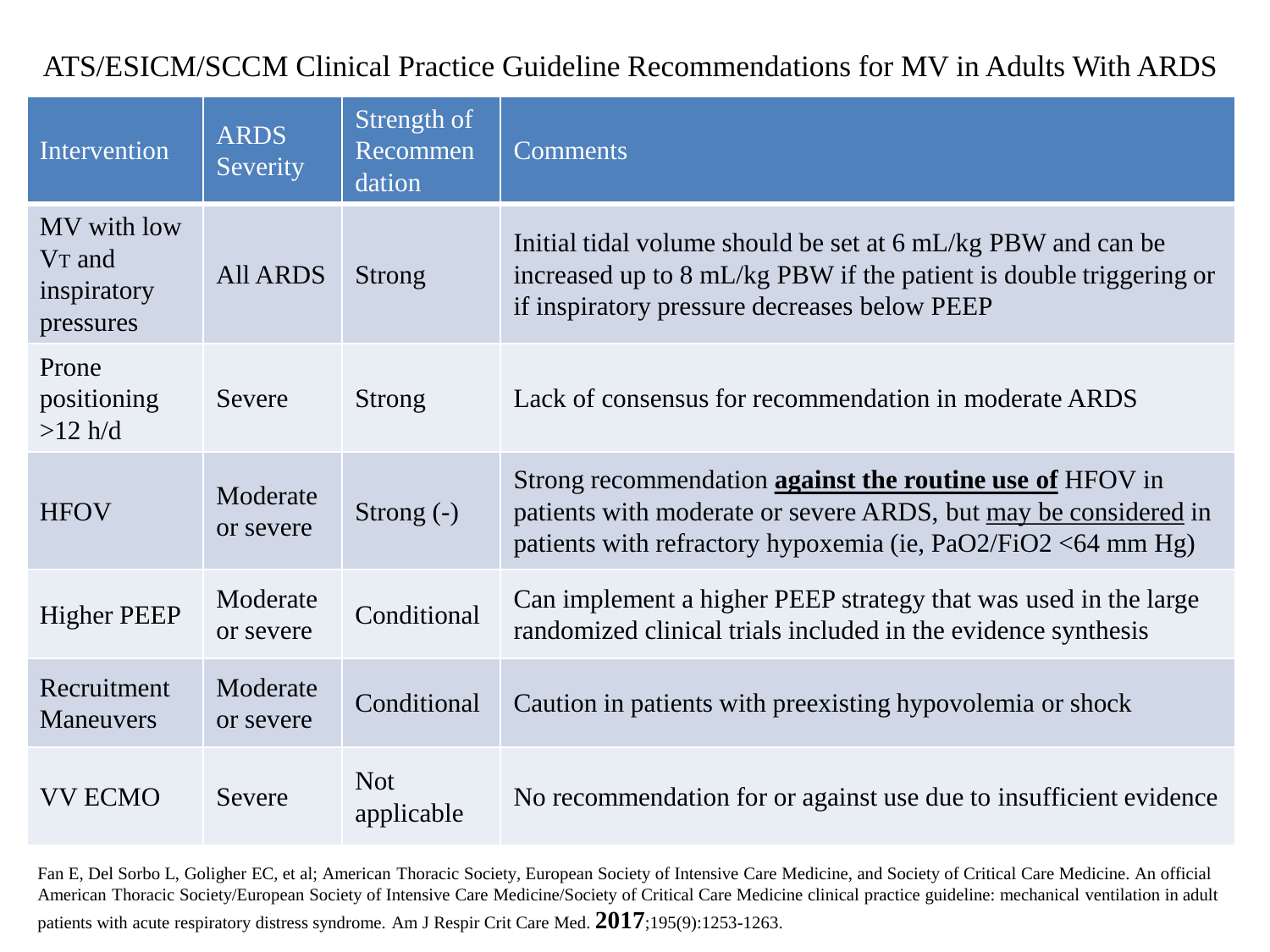#### **Effect of Lung Recruitment and Titrated Positive End-Expiratory** Pressure (PEEP) vs Low PEEP on Mortality in Patients With Acute Respiratory Distress Syndrome: A Randomized Clinical Trial.

Writing Group for the Alveolar Recruitment for Acute Respiratory Distress Syndrome Trial (ART) Investigators, Cavalcanti AB<sup>1</sup>, Suzumura ÉA<sup>1</sup>, Laranjeira LN<sup>1</sup>, Paisani DM<sup>1</sup>, Damiani LP<sup>1</sup>, Guimarães HP<sup>1</sup>, Romano ER<sup>1</sup>, Regenga MM<sup>1</sup>, Taniguchi LNT<sup>1</sup>, Teixeira C<sup>2</sup>, Pinheiro de Oliveira R<sup>3</sup>, Machado FR<sup>4</sup>, Diaz-Quijano FA<sup>5</sup>, Filho MSA<sup>6</sup>, Maia IS<sup>7</sup>, Caser EB<sup>8</sup>, Filho WO<sup>9</sup>, Borges MC<sup>10</sup>, Martins PA<sup>11</sup>, Matsui M<sup>12</sup>, Ospina-Tascón GA<sup>13</sup>, Giancursi TS<sup>14</sup>, Giraldo-Ramirez ND<sup>15</sup>, Vieira SRR<sup>16</sup>, Assef MDGPL<sup>17</sup>, Hasan MS<sup>18</sup>, Szczeklik W<sup>19</sup>, Rios E<sup>20</sup>, Amato MBP<sup>21</sup>, Berwanger O<sup>1</sup>, Ribeiro de Carvalho CR<sup>21</sup>.

- A multicenter, randomized trial conducted at 120 ICUs from 9 countries
- 1010 patients with moderate to severe ARDS were enrolled.

**CONCLUSIONS AND RELEVANCE:** In patients with moderate to severe ARDS, a strategy with lung recruitment and titrated PEEP compared with low PEEP increased 28-day all-cause mortality. These findings do not support the routine use of lung recruitment maneuver and PEEP titration in these patients.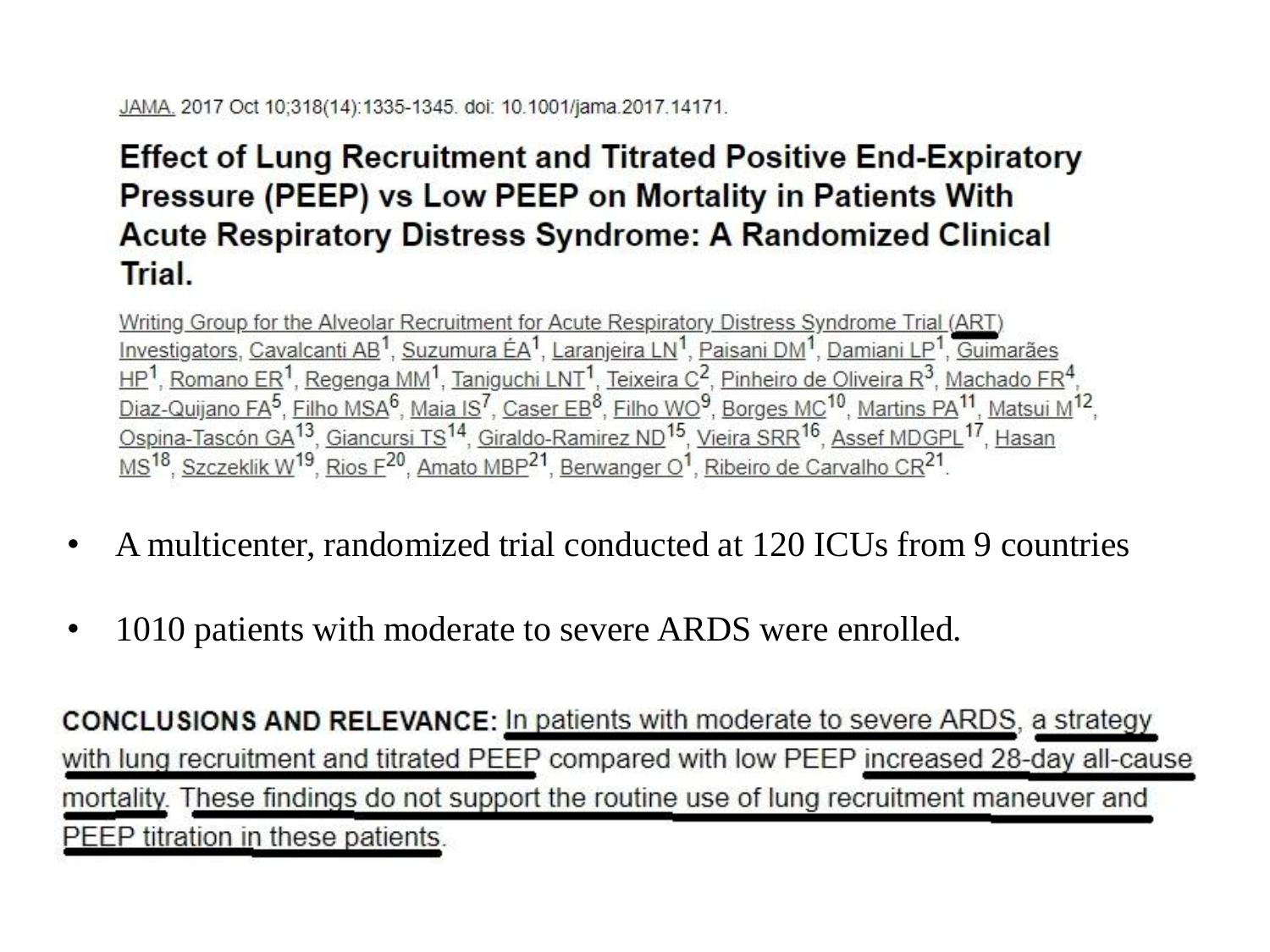#### References

- Fan E, Brodie D, Slutsky AS. Acute Respiratory Distress Syndrome: Advances in Diagnosis and Treatment. JAMA. 2018 Feb 20;319(7):698-710.
- Wohlrab P, Kraft F, Tretter V et al. Recent advances in understanding acute respiratory distress syndrome [version 1; referees: 2 approved] F1000Research 2018, 7(F1000 Faculty Rev):263.
- Fan E, Del Sorbo L, Goligher EC, et al; American Thoracic Society, European Society of Intensive Care Medicine, and Society of Critical Care Medicine. An official American Thoracic Society/European Society of Intensive Care Medicine/Society of Critical Care Medicine clinical practice guideline: mechanical ventilation in adult patients with acute respiratory distress syndrome. Am J Respir Crit Care Med. 2017;195(9):1253-1263.
- UpToDate. Mark D Siegel. Acute respiratory distress syndrome: Supportive care and oxygenation in adults
- UpToDate. Mark D Siegel, Robert C Hyzy. Mechanical ventilation of adults in acute respiratory distress syndrome.
- Bein T, Weber-Carstens S, Goldmann A, et al. Lower tidal volume strategy (≈3 ml/kg) combined with extracorporeal co2 removal versus "conventional" protective ventilation (6 ml/kg) in severe ARDS: the prospective randomized Xtravent-study. Intensive Care Med. 2013;39(5):847-856.
- UpToDate. Mark D Siegel. Acute respiratory distress syndrome: Clinical features and diagnosis in adults
- Riviello ED, Kiviri W, Twagirumugabe T, et al. Hospital Incidence and Outcomes of the Acute Respiratory Distress Syndrome Using the Kigali Modification of the Berlin Definition. Am J Respir Crit Care Med. 2016 Jan 1;193(1):52-9.
- UpToDate. Mark D Siegel. Acute respiratory distress syndrome: Prognosis and outcomes in adults.
- Lall R, Hamilton P, Young D, et al. A randomised controlled trial and cost-effectiveness analysis of high-frequency oscillatory ventilation against conventional artificial ventilation for adults with acute respiratory distress syndrome. The OSCAR (OSCillation in ARDS) study. Health Technol Assess. 2015 Mar;19(23):1- 177, vii.
- Ferguson ND1, Cook DJ, Guyatt GH, et al; OSCILLATE Trial Investigators; Canadian Critical Care Trials Group.High-frequency oscillation in early acute respiratory distress syndrome. N Engl J Med. 2013 Feb 28;368(9):795-805.
- Writing Group for the Alveolar Recruitment for Acute Respiratory Distress Syndrome Trial (ART) Investigators. Effect of Lung Recruitment and Titrated Positive End-Expiratory Pressure (PEEP) vs Low PEEP on Mortality in Patients With Acute Respiratory Distress Syndrome: A Randomized Clinical Trial. JAMA. 2017 Oct 10;318(14):1335-1345.